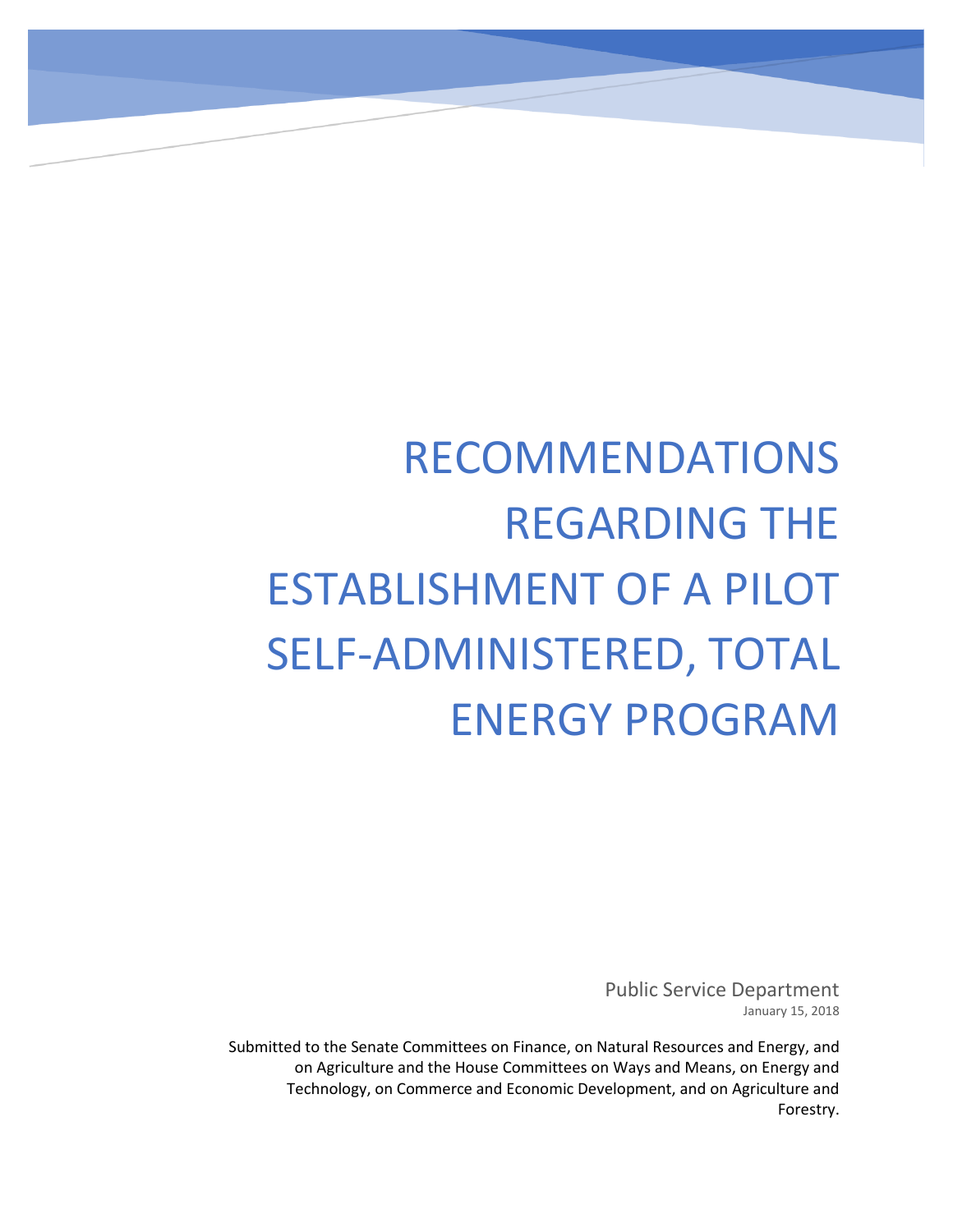# Table of Contents

| Department Concerns with a Total Energy Pilot Program Administered Solely by an EEU  16        |  |
|------------------------------------------------------------------------------------------------|--|
|                                                                                                |  |
|                                                                                                |  |
|                                                                                                |  |
|                                                                                                |  |
|                                                                                                |  |
| Implementation of a Self-Administered Energy Efficiency Pilot Program and Total Energy Pilot20 |  |
|                                                                                                |  |
|                                                                                                |  |
|                                                                                                |  |
|                                                                                                |  |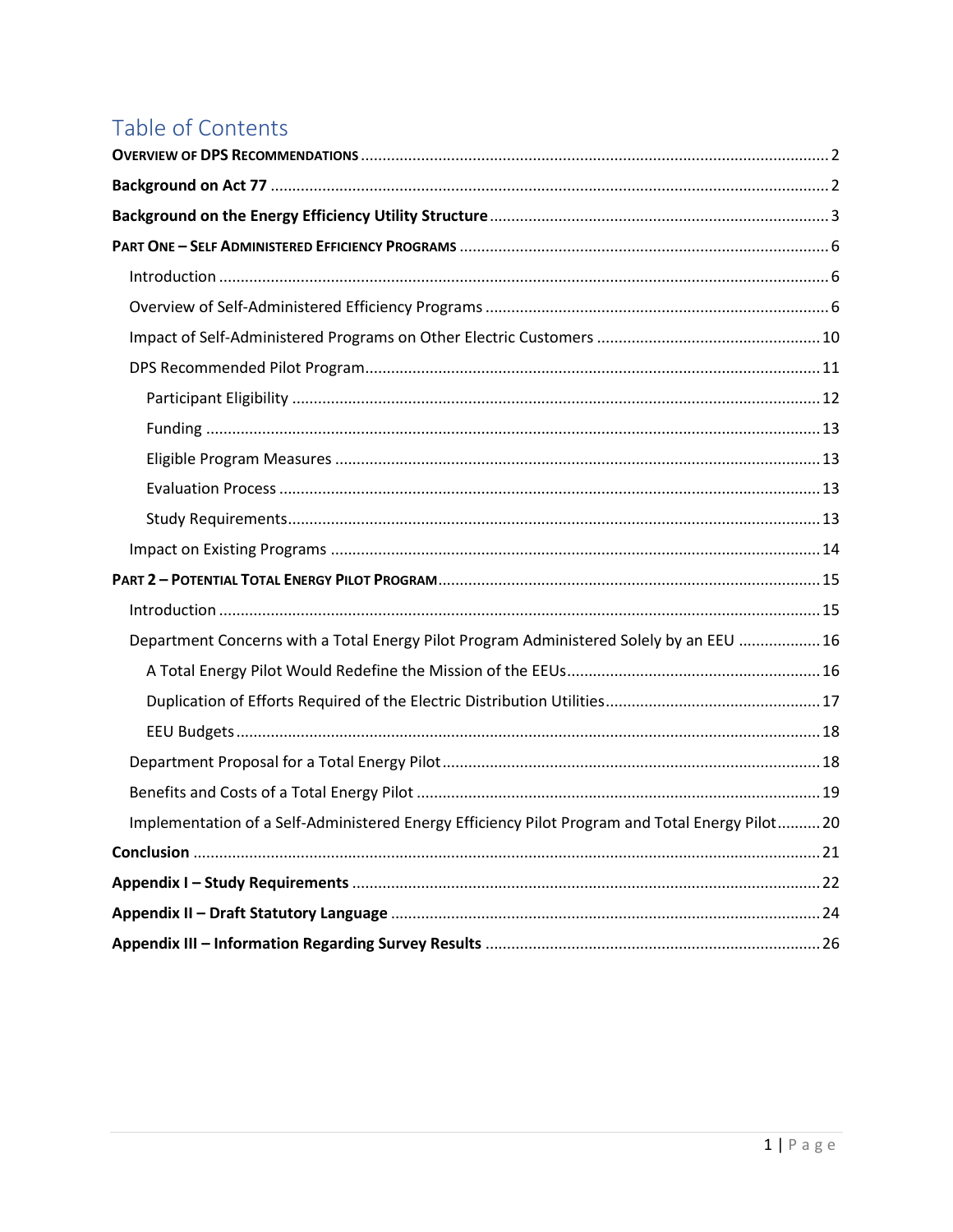# <span id="page-2-0"></span>OVERVIEW OF DPS RECOMMENDATIONS

As required by Act 77 of 2017, in this report the Public Service Department (PSD or Department) provides recommendations regarding how to increase the use of self-administered energy efficiency programs and whether to establish a total energy pilot program utilizing efficiency funds derived from the Energy Efficiency Charge (EEC) that applies to all electric utility customers. In Part One of this report, the Department recommends the establishment of a pilot *Self-Administered Energy Efficiency Program*  for commercial and industrial customers. In Part Two, the Department explains why it would be appropriate to allow Efficiency Vermont (EVT) and other entities to implement a **Total Energy Pilot Program** that would be delivered as part of the **Self-Administered Program** described in Part One.

Under the Department's proposal, a limited number of businesses would be able to participate in the **Self-Administered Energy Efficiency Pilot** and these participants would be able to retain their EEC funds for use at their facilities, and also allow these customers to select the entity that would provide technical assistance for energy efficiency measures. Such a program could limit the use of EEC funds for electric efficiency measures; however, the Department is further proposing a **Total Energy Pilot Program** that would allow customers participating in the **Self-Administered Pilot** to use the EEC funds for thermal and process fuel efficiency measures as well as storage. While the **Total Energy Pilot** would not use EEC funds to provide incentives for fuel switching measures such as electrification or for on-site generation, the customer's EEC funds could be used for technical assistance in identifying such measures, with pre-existing state programs then available to provide incentives for the business to implement fuel switching and on-site generation.

# <span id="page-2-1"></span>Background on Act 77

Act 77 contained multiple provisions aimed at improving the economic competitiveness of rural enterprises and communities across Vermont. During consideration of the legislation, testimony was taken concerning the increasing energy efficiency utility charges rural businesses were paying. Both small, locally-owned businesses and large multi-national corporations expressed their concerns about the competitive disadvantage their businesses faced due to the rising charge. Several businesses and advocacy groups asked for relief from the charge, others asked for more flexibility in how they accessed the benefits of the charge, and others argued the charge and the efficiencies implemented with the funds had made these businesses more competitive.

As a result, Act 77 requires the Commissioner of Public Service to submit a report on or before January 15, 2018, with recommendations on whether and how to increase participation in self-administered energy efficiency programs, in part to improve the economic competitiveness of rural businesses. The Act also requires the Department to recommend whether to establish a multiyear pilot program that would allow customers to utilize EEC monies for investments that reduce total energy consumption with respect to electric, heating, transportation, and process fuels. Act 77 also included clarifying language that directed the Public Utility Commission (PUC or the Commission) to consider the "state's economic policy interests" and the "state's economic vitality" when establishing the EEC.

This report, like Act 77 itself, is structured in two parts. Part One addresses the Department's recommendations regarding self-administered energy efficiency programs. Part Two addresses the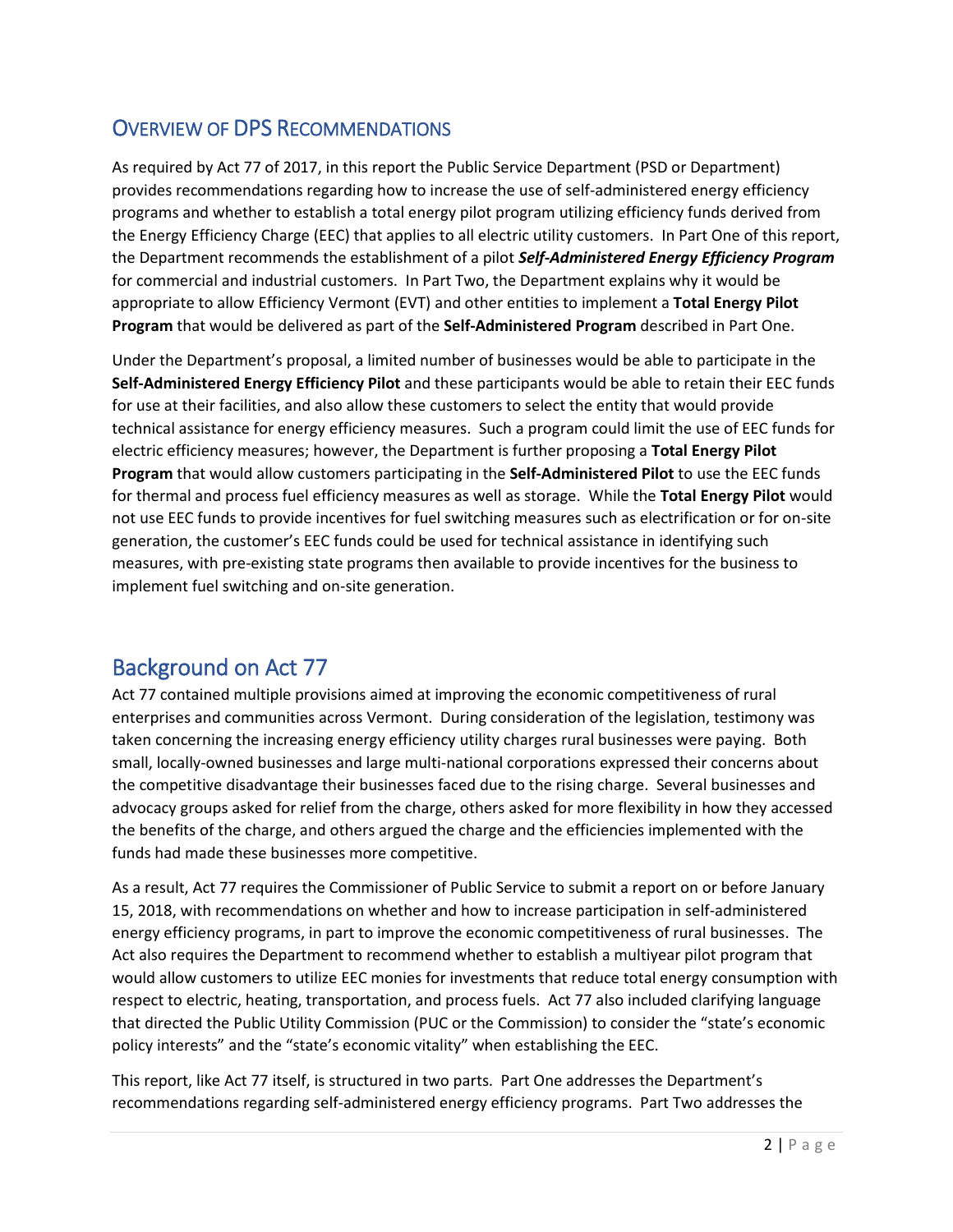Department's recommendations on the potential establishment of a total energy pilot program. As explained below, these programs would exist as a supplement to the pre-existing energy efficiency Thermal Efficiency and Process Fuel (TEPF) programs delivered through the energy efficiency utilities. These TEPF programs derive their funding from sources that are distinct from the EEC.

In preparing this report, the Department held stakeholder meetings with interested parties, including the Agency of Commerce and Community Development, the energy efficiency utilities (EEUs), the regional development corporations, the PUC, electric distribution utilities, individual commercial and industrial companies, and other affected entities. This outreach included two stakeholder meetings, one focused on the self-administered program considered in Part One of this report, and the second focused on a total energy component considered in Part Two of this report. Additionally, Department staff discussed these issues with individual business and worked with the Vermont Chamber of Commerce to conduct an online survey to receive further input.

# <span id="page-3-0"></span>Background on the Energy Efficiency Utility Structure

The Vermont Legislature has long required that electric utilities include "comprehensive energy efficiency programs" as part of their responsibility to deliver electricity to their customers at least cost (30 V.S.A. § 218c). These programs have been incorporated into rates and funded through ratepayers' electric bills. During the 1980s, regulators and utilities valued electric efficiency based on impacts to stability and cost effectiveness of electricity services delivery. The first phase of electric efficiency service delivery was based on each utility working with its customers to reduce use and maximize system effectiveness through cost-effective end-use energy efficiency technologies. After the better part of a decade under this approach, the state decided that centralizing the functions of delivering energy efficiency through one entity would better align the State's energy efficiency incentives and programs for delivering cost-effective efficiency measures.

In 2000, Vermont began administering these programs through EEUs. Efficiency Vermont was created for this purpose; it originally operated under a contract with the PUC for all electric service territories other than Burlington. In 2010, the PUC modified the structure of efficiency delivery by creating a longer-term "Order of Appointment" model that encourages the EEUs to better plan for long-term efficiency programs that transform markets, while allowing for a greater degree of regulatory oversight and transparent public processes to determine budget and performance targets. The City of Burlington Electric Department (BED) operates programs in its service territory; EVT serves the remainder of the state. BED's programs are required to have the same "look and feel" as EVT programs. Since April 2015, Vermont Gas Systems (VGS) has operated natural gas efficiency programs under a Board-approved Order of Appointment to serve as an EEU, although it was operating efficiency services prior to being appointed an EEU.

Funding for the regulated electric and natural gas energy efficiency programs is collected through a nonby-passable volumetric energy efficiency charge on customer's bills. In addition to delivering "regulated" electric energy efficiency services EVT and BED also deliver energy efficiency services for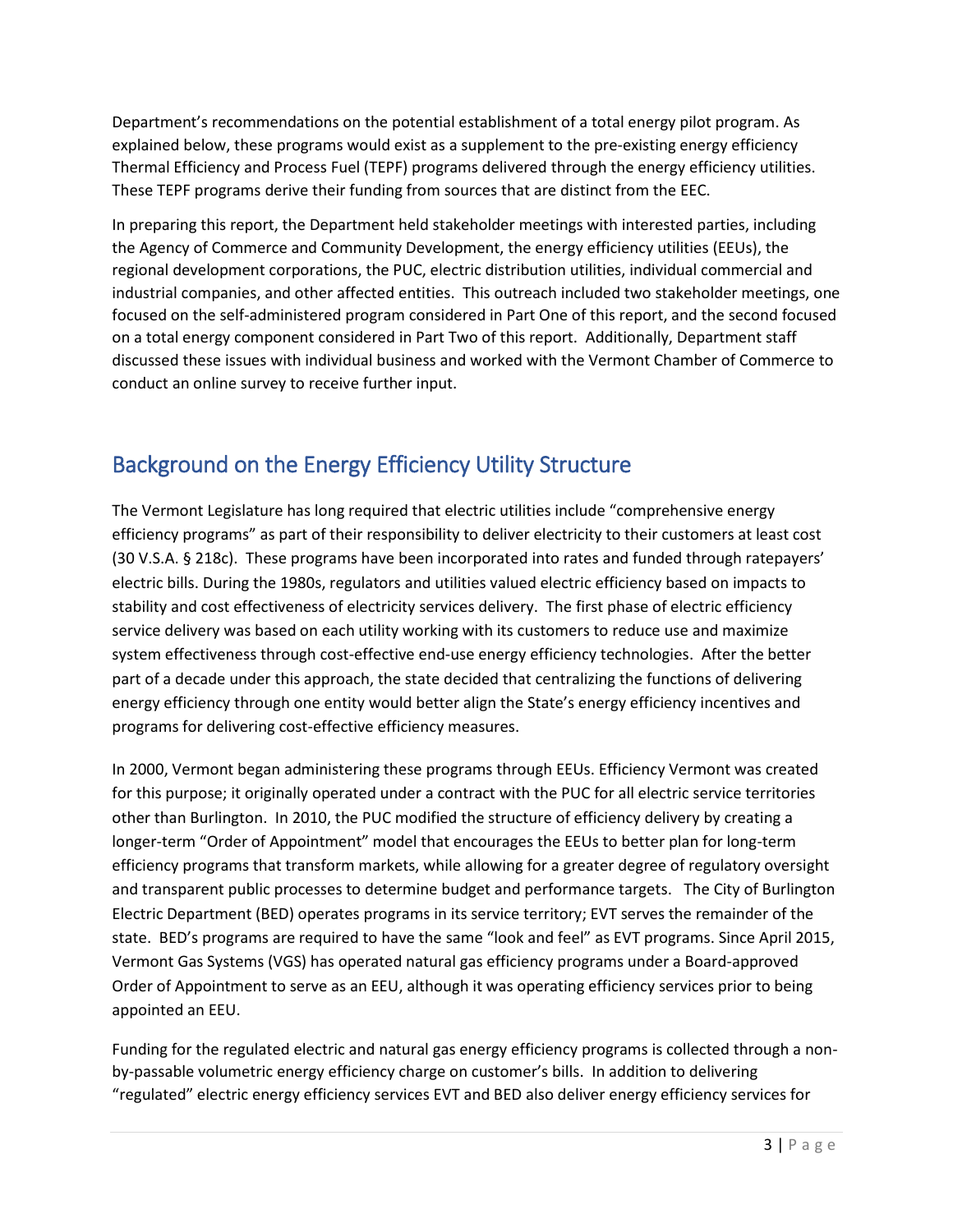"unregulated" TEPF including heating oil, propane, and kerosene with the use of proceeds generated from the ISO New England Forward Capacity Market (FCM) and the Regional Greenhouse Gas Initiative (RGGI).

EEU budgets and quantifiable performance indicators (goals) are established every three years in the context of a Demand Resources Plan (DRP) proceeding held before the PUC. The most recent DRP proceeding concluded in November 2017 and established budgets and goals for the 2018-2020 performance period (as well as longer term budgets and energy savings forecasts). The PUC balances a number of legislatively directed considerations when it determines the EEUs' three-year budgets and goals, as well as approving efficiency programs delivered by EEUs. These directives can be found in 30 V.S.A. § 209(d)(4) and 30 V.S.A. § 209(e). For the regulated electric and natural gas programs they include the directive to set budgets at a level adequate to acquire "all reasonably available, costeffective energy efficiency savings," with particular emphasis on "reducing the size of future power purchases; reducing the generation of Green House Gasses (GHGs); limiting the need to upgrade the state's transmission and distribution infrastructure; [and] minimizing the costs of electricity." In addition, V.S.A. § 209(d)(3) was amended as part of Act 77 to include specific language directing the PUC to consider the state's economic vitality and economic policy interests when setting budgets and associated charges. The chart below show's Efficiency Vermont's approved electric efficiency budgets since its creation.



For the unregulated TEPF program budgets and goals the PUC allocates FCM and RGGI proceeds to EVT and BED based on forecasted revenues (TEPF funds are not eligible to be used for natural gas energy efficiency). Because TEPF funds are generally outside of EEU and PUC control, the TEPF budgets established in the Demand Resources Proceeding are estimates.

Vermont law, 30 V.S.A. §209 requires that the PUC "[p]rovide for the independent evaluation of programs delivered" by an EEU. The PSD is the entity identified to carry out this role since the EEUs'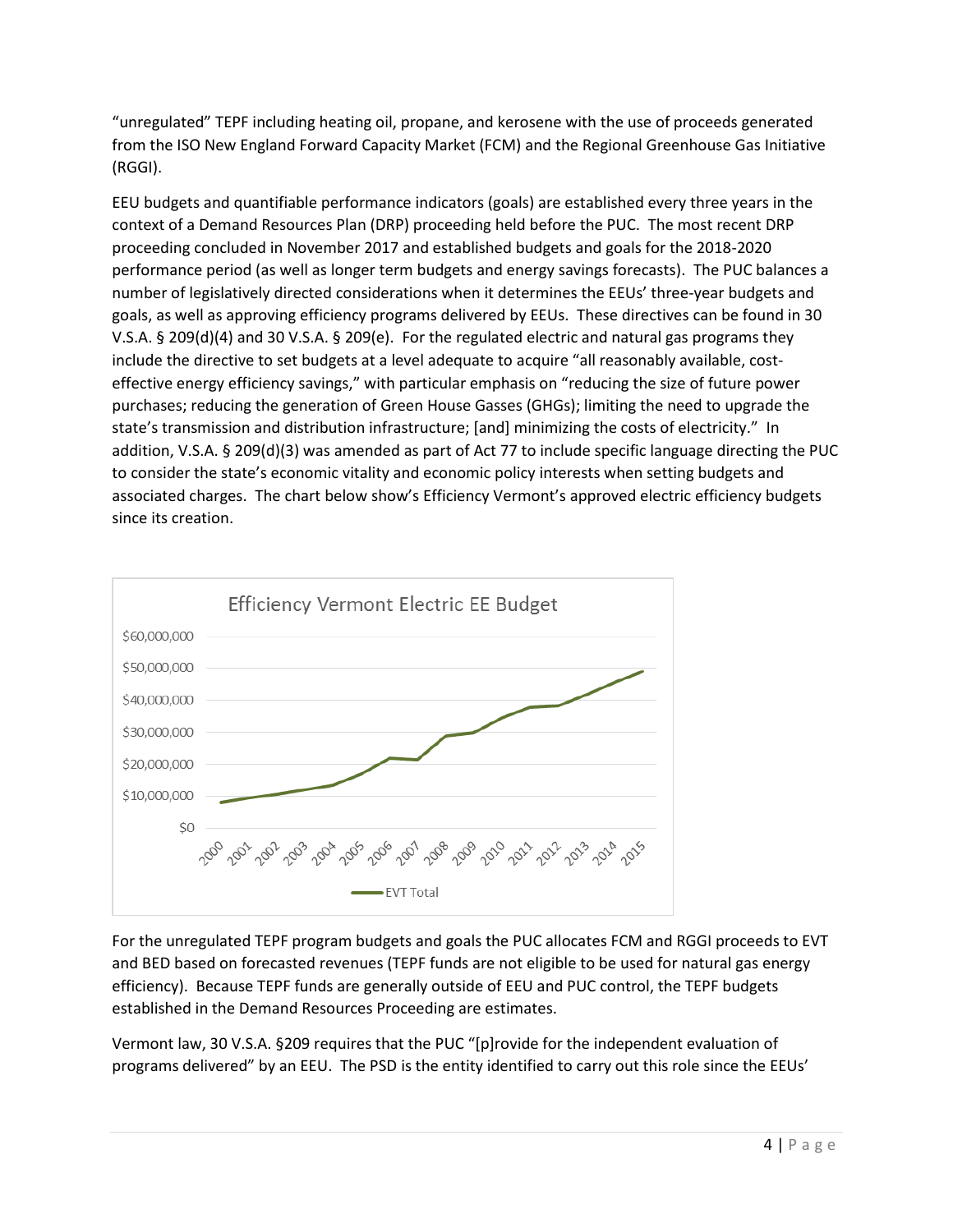inception, first in Docket 5980,<sup>1</sup> and more recently in the "Process and Administration of an Order of Appointment" approved by the Commission on February 16, 2016. The primary objective of the PSD's evaluation is to annually verify the energy savings claimed by the EEUs and measure the EEU energy saving performance relative to the benefits expected from the investment. In addition, the PSD also completes energy efficiency market assessments and potential studies to assess the saturation of efficient equipment in the market and estimate the cost to achieve the remaining potential.

The EEUs provide services to all ratepayers in two general categories. Technical assistance identifies specific efficiency activities that different customers may undertake. For industrial users, these may include efficiencies in the operations of a building (lighting and climate control) and industrial processes unique to each industrial business. The second category of service is a group of incentives for energy using equipment to buy down the payback period for new energy efficient equipment. Among the most well-known of these incentive programs is the reduced price for more efficient lighting. Beyond lighting and energy efficient bulbs, the EEUs provide incentives for equipment, motors, custom mechanical process improvements, and even some specialty items such as the snow-making guns used at Vermont ski areas.

For large firms, the EEUs maintain account managers who facilitate the identification of cost-effective energy efficiency opportunities and identify either prescriptive or custom incentives for energy efficiency opportunities. The EEUs provide incentives or assistance for improved:

- Processes, such as through "lean" improvements;
- Motors, drives and pumps;
- Compressed air systems;
- Lighting equipment, controls, and design;
- Heating, ventilation, and air conditioning (HVAC);
- Refrigeration and controls;
- Commissioning existing buildings;
- New construction and major renovation; and
- Insulation and air sealing.

 $\overline{\phantom{a}}$ 

These measures will deliver projected benefits for the lifetime of the efficient equipment (typically more than 12 years).

*<sup>1</sup>* In its Order of 9/30/99 in Docket 5980, the PUC approved a Memorandum of Understanding between parties that identified the PSD as the entity to "provide for formal evaluation of the Core Programs and any other System-wide programs approved by the PUC for EEU implementation."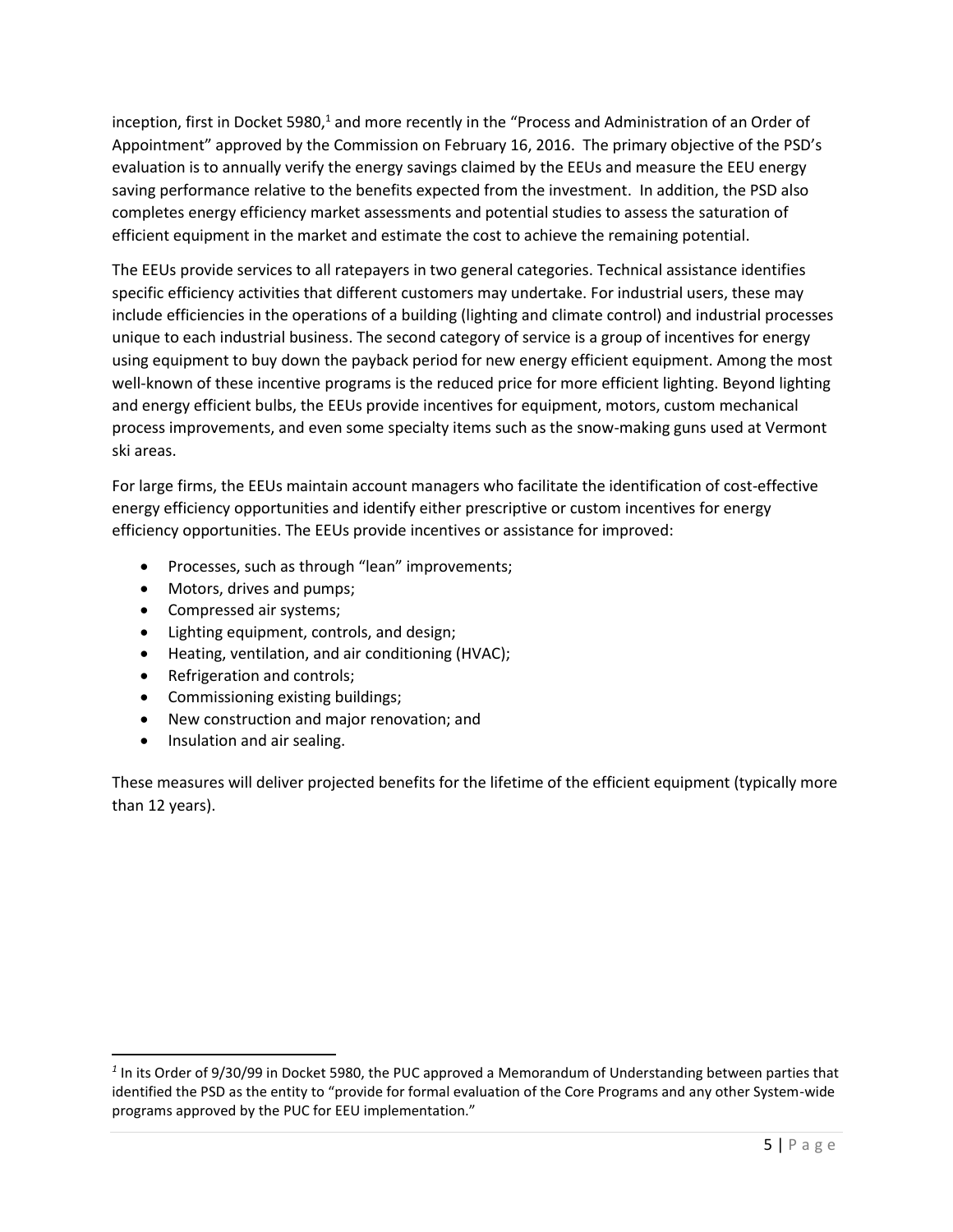# <span id="page-6-0"></span>PART ONE – SELF ADMINISTERED EFFICIENCY PROGRAMS

# <span id="page-6-1"></span>Introduction

 $\overline{\phantom{a}}$ 

In Part One of this Report, the Department proposes the creation of a pilot *Self-Administered Energy Efficiency Program*, which would allow commercial and industrial customers of various sizes greater control over energy efficiency expenditures. Additionally, the Department recommends that the EEUs be instructed by the PUC to better publicize the existing Energy Savings Account and Customer Credit program so that any companies that are not able to participate in the Self-Administered Pilot are aware that an alternative process is available.

# <span id="page-6-2"></span>Overview of Self-Administered Efficiency Programs

In general terms, a self-administered energy efficiency Program recognizes that certain customers may have unique or customer-specific requirements, or facilities management expertise to manage efficiency work in their facilities more cost-effectively than participating in the typical offerings of the Energy Efficiency Utility programs. This approach is not the same as an opt-out, where certain customers are not required to implement efficiency measures. Instead, customers in a self-administered program are provided with greater control over the use of program payments while still achieving verifiable savings. Vermont is not unique in offering such programs; there are currently 13 states offering some form of a self-administered efficiency programs.<sup>2</sup>

### **Self-Managed Energy Efficiency Program - SMEEP (Currently used by Global Foundries)**

The SMEEP program, of which Global Foundries is currently the only eligible customer, completely separates the participant's energy efficiency program from the EEU and EEC structure, while requiring a substantial investment in cost-effective energy efficiency.

Section 209(j) of Title 30 provides for very large users to design and carry out their own efficiency activities and not pay the Electric Efficiency Charge. This statute was designed to provide an alternative to the unique situation at Global Foundries (previously IBM). Global Foundries has its own campus in Essex Junction and Williston and has a dedicated electricity distribution system. Since 2010 IBM/Global Foundries has carried out a cumulative total of \$6.1 million in qualifying energy efficiency investments under SMEEP, a sum roughly equivalent to what it would have paid for efficiency services under the pre-EEU model. IBM/Global Foundries also reports results to the PUC for each of year of its program and those reports have demonstrated the economic advantage to the company of its participation in SMEEP. No other company in Vermont meets the legal requirements which have allowed Global Foundries to develop its own efficiency program.

# **Customer Credit Program - CCP (Currently used by OMYA)**

The Customer Credit Program was created during the initial process establishing the third-party EEU structure. Global Foundries was a CCP participant until the creation of the SMEEP program. Omya, Inc.,

<sup>2</sup> [https://aceee.org/sector/state-policy/toolkit/industrial-self-direct.](https://aceee.org/sector/state-policy/toolkit/industrial-self-direct) As of January 2017, Arizona, Colorado, Idaho, Michigan, Minnesota, Montana, New Jersey, New Mexico, New York, Oregon, Vermont, Washington, and Wisconsin offer self-direct programs for large customers.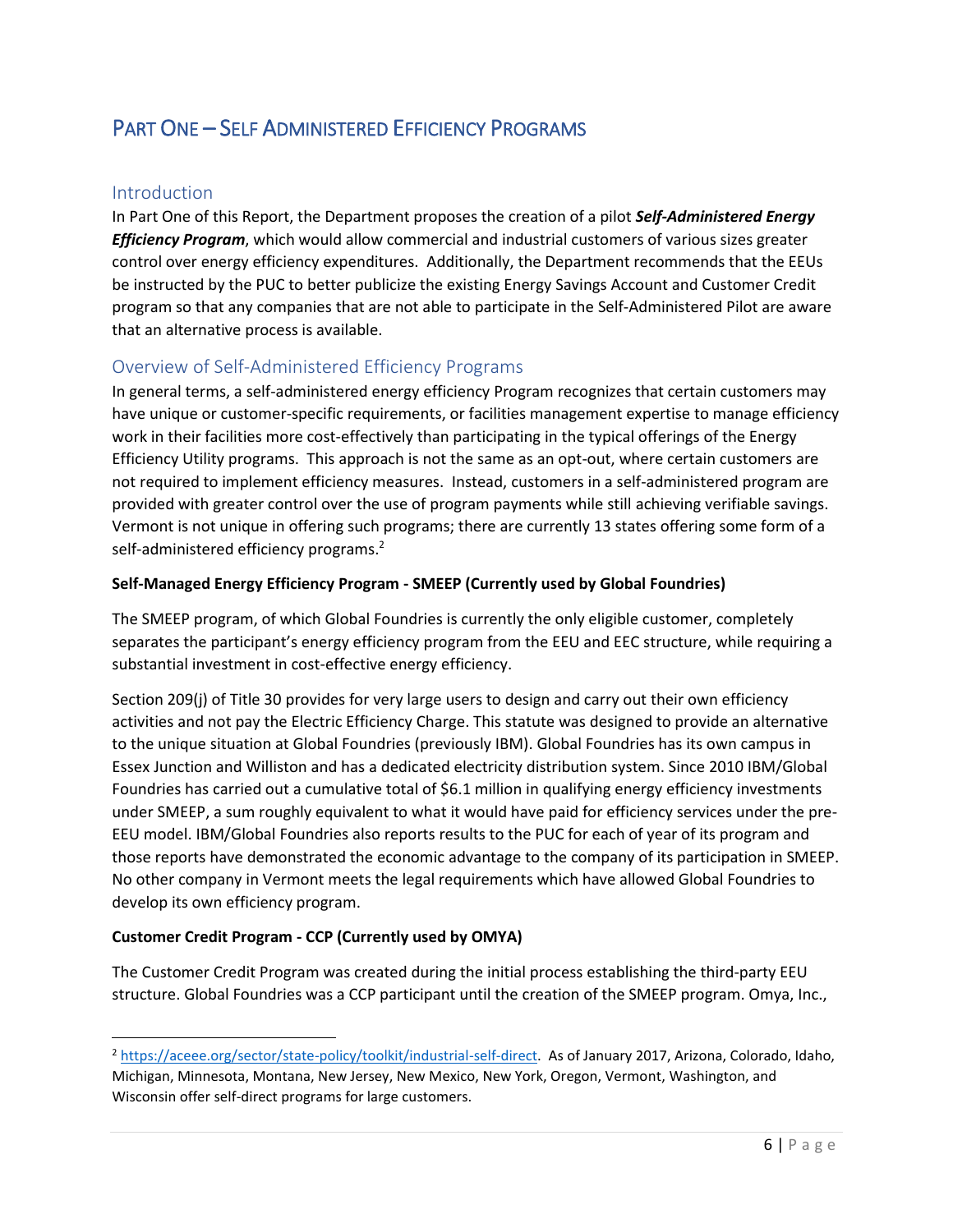is now the only CCP participant. The CCP is similar to the Energy Savings Account program (described below) in that it allows participating firms to receive a portion of their EEC payments back to cover the costs of energy efficiency investments. It differs in that the range of possible energy efficiency expenditures is wider in some respects; up to 90% of the EEC may be returned. Omya has indicated that it is close to running into limits on the amount of electric efficiency measures that can reasonable be installed at its facility and is interested in having greater flexibility in the use of EEC funds.

There has been limited interest from companies to pursue the CCP based on a combination of the difficulty of meeting the qualifying requirements and a recognition that existing staff may not have expertise in efficient technologies.

The CCP and SMEEP programs are designed for firms that have never received any assistance from their EEU and have demonstrated expertise in implementation of energy efficiency.

# **Energy Savings Accounts**

Recognizing that certain business customers already may be committed to energy efficiency and have considerable expertise in implementing it, the energy savings account (ESA) option allows eligible business customers to administer their own efficiency efforts instead of participating in EEU services. To date, there have been two participants in the ESA program. An ESA is a way for an individual company to set aside possible investment dollars for implementing efficiency improvements.

The ESA program allows participating firms to receive a rebate of up to 70% of their EEC expenditure over the course of two or more years for use in self-administered energy efficiency investments in their own facilities. The firm forfeits unused funds to be used by the rest of the EEU programs. The EEU provides some technical assistance and administers the program. Firms must pay at least \$5,000 per year in EEC in order to be eligible for the ESA program.

As required by 30 V.S.A. § 209(d)(3)(B), in 2009 the PUC established a process by which eligible customers may apply to the PUC for an energy savings account. Customers pay their EEC as usual, and can then apply for reimbursement of qualified expenses from their own funds. The law provides that the energy savings account contains a percentage of the customer's EEC payments for use in making energy efficiency investments, and that the remaining portion of the charge be used for system-wide benefits and are not eligible for customer use under the program.

Like the Customer Credit Program, businesses have not expressed great interest in this approach for the same reasons. Qualifying for the program is seen as too onerous and there is a general concern that pursuing efficiency options without professional support can be difficult. Participation requires both energy efficiency expertise (including how to use various tools developed for use by the EEUs, such as the cost-effectiveness screening tool) and administrative capacity to handle the extensive requirements regarding how funds may be used and how savings are documented. In part due to these barriers, to date there have been only two participants in the ESA program.

Table 1.1 (below) provides a comparison of the ESA and CCP programs that the Department created as part of these efforts, with a focus on the areas of Customer Type, Eligibility, Program Design and Energy Savings and Verification.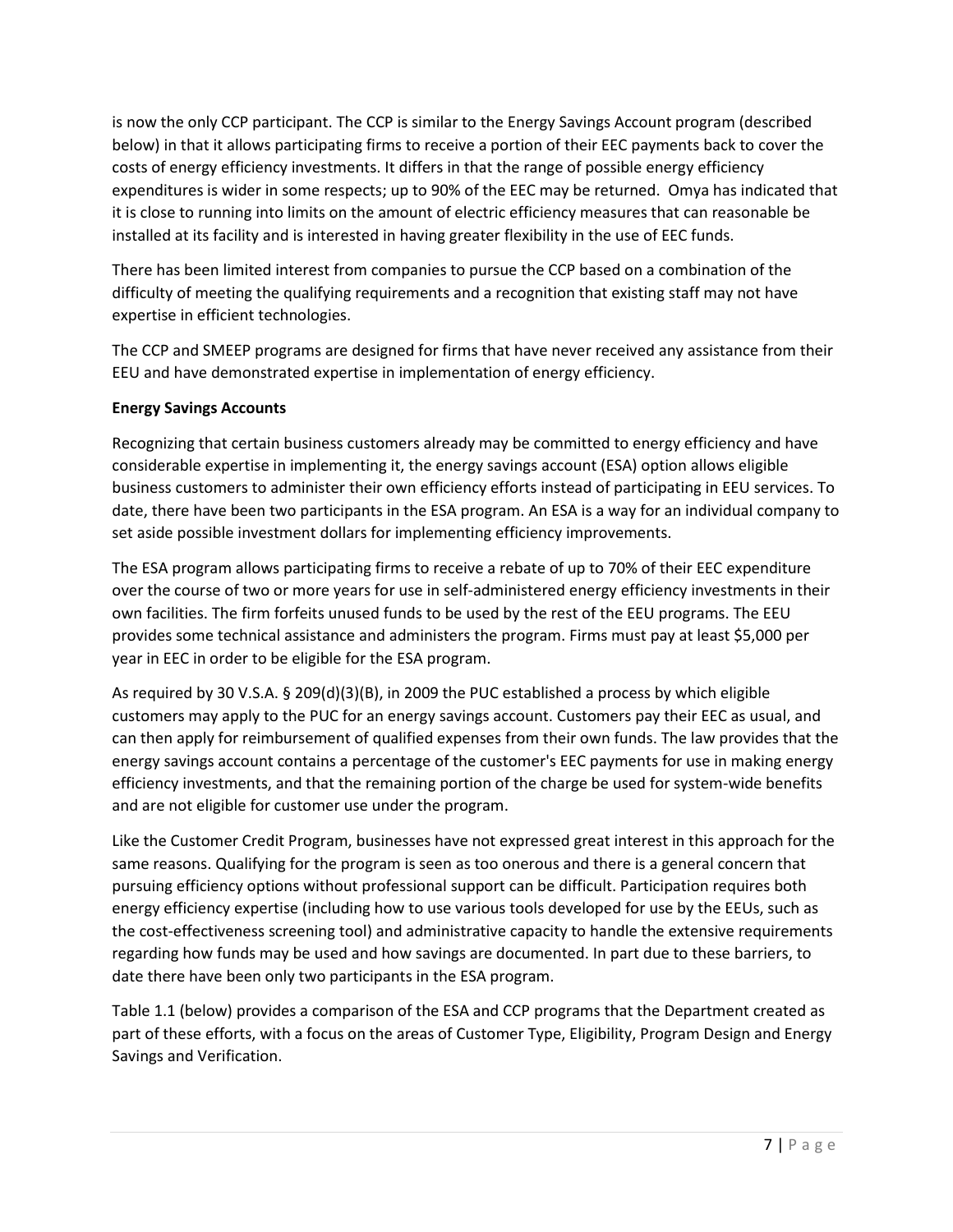| Program<br><b>Name</b>                 | <b>Customer</b><br><b>Type</b> | Eligibility                                                                                                                                                                                                                                                                                                                                                                                                                                                         | <b>Program Design</b>                                                                                                                                                                                                                                                                                                                                  | <b>Energy</b><br><b>Savings and</b>                                                                                                      |
|----------------------------------------|--------------------------------|---------------------------------------------------------------------------------------------------------------------------------------------------------------------------------------------------------------------------------------------------------------------------------------------------------------------------------------------------------------------------------------------------------------------------------------------------------------------|--------------------------------------------------------------------------------------------------------------------------------------------------------------------------------------------------------------------------------------------------------------------------------------------------------------------------------------------------------|------------------------------------------------------------------------------------------------------------------------------------------|
| Energy<br>Savings<br>Accounts<br>(ESA) | Large<br><b>Business</b>       | Paid at least \$5,000 in EEC<br>Over the last year or<br>Average of last 3 years EEC<br>$\qquad \qquad -$<br>exceeds \$5,000 or<br>Customer is in a new building<br>$\overline{\phantom{0}}$<br>and estimates paying an EEC<br>greater than \$5,000<br>Once enrolled customer is not<br>eligible to participate in Statewide<br>EEU programs, but can receive EEU<br>technical assistance                                                                           | <b>Reimbursed for "Qualified</b><br><b>Expenses"</b><br>Market Driven = 100%<br>of incremental costs<br>Retrofit = Portion of<br>$\overline{\phantom{a}}$<br>planning, engineering,<br>labor & equipment<br>costs necessary to<br>realize an 18-month<br>payback.<br>Projects need to be<br>"new" not received<br>incentives in the past               | <b>Verification</b><br>Savings are<br>counted<br>towards<br><b>EEUs</b><br>performance<br>goals.<br>Savings<br>verified by<br><b>DPS</b> |
|                                        |                                |                                                                                                                                                                                                                                                                                                                                                                                                                                                                     | <b>Available Funds = 70% of</b><br><b>EEC</b> contribution<br>After 2 years customer<br>can apply to PUC for a<br>greater %                                                                                                                                                                                                                            |                                                                                                                                          |
| Customer<br>Credit<br>Program<br>(CCP) | Commercial<br>/ Industrial     | Never accepted a financial<br>incentive from a VT Energy<br>Efficiency program<br><b>Customer has demonstrated a</b><br>commitment to pursuing cost<br>effective energy efficiency on its<br>own by:<br>Certification under ISO<br>$\qquad \qquad \blacksquare$<br>standard 14001 and<br>Describing the program that<br>shows a commitment to<br>implementing cost-effective<br>electric efficiency in the<br>customers facilities<br>Once enrolled customer is not | <b>Reimbursed for "Qualified</b><br><b>Expenses"</b><br>Market Driven = 100%<br>incremental costs<br>Retrofit = Portion of<br>$\overline{\phantom{a}}$<br>planning, engineering,<br>labor, equipment costs<br>necessary to realize a<br>12-month payback.<br>Planning - 100% of<br>costs<br><b>Available Funds = 90% of</b><br><b>EEC</b> contribution | Savings are<br>not counted<br>towards<br><b>EEUs</b><br>performance<br>goals.<br>Savings<br>verified by<br><b>DPS</b>                    |
|                                        |                                | eligible to participate in Statewide<br>EEU programs                                                                                                                                                                                                                                                                                                                                                                                                                |                                                                                                                                                                                                                                                                                                                                                        |                                                                                                                                          |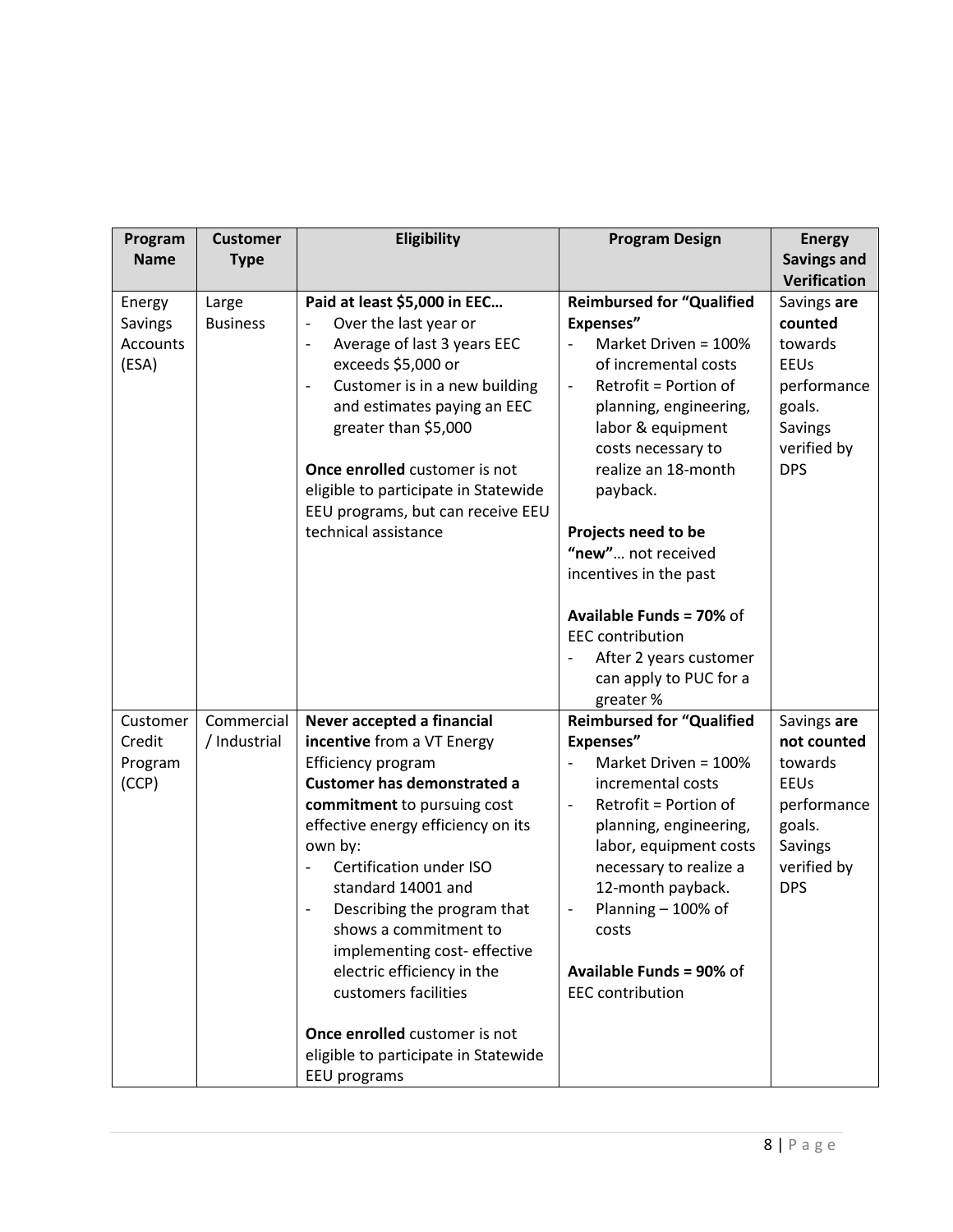# **Act 199 Report<sup>3</sup>**

During the 2014 legislative session, representatives of some large electricity users raised concerns about the high price of electricity as one factor contributing to overall high business costs in Vermont. In order to address those concerns, the Legislature included Section 13 in Act 199, which directed the Department and the Agency of Commerce and Community Development (ACCD) to study electric rates, efficiency, retail choice and cost-shifts among customer classes. Over 18 months, the PSD and ACCD worked closely with stakeholders to identify concerns.

Several manufacturing businesses raised concerns during this process about the continuation and expansion of future investments and future payments through the EEC. Those concerns included the following:

- Although all customers pay the EEC, not all customers will take advantage of the efficiency services. As a result, the individual benefits from participating in efficiency activities are not uniform while the payments are.
- The premise that a third party can identify efficiencies in a business about which they are not the primary experts. Particularly for industrial processes, which are unique to each business. Some business owners noted that it takes a significant amount of time to bring EEU consultants up to speed with respect to systems operations, and that time is not accounted for in the cost of efficiency investments.
- The EEC is a mechanism over which businesses do not have any control, and business can only receive efficiency services from a single efficiency provider (EVT for most customers, BED for others). This differs significantly from most business models where a business can decide what to invest in and who to consult with to make these investments; this ability to select a vendor provides assurance that investment decisions are made by the company and are not being imposed upon them. Additionally, some users hypothesized that competition would also put pressure on the EEUs to consider their own operational costs.
- The amount that all users have paid as their electric efficiency charge has increased from the advent of the EEUs to today and the PUC has approved continuing increases through 2017 with growth rates slowing in 2018. EEC rates are now over 8 percent and among the highest in the nation for delivery of electric energy efficiency services through utility programs. It is not obvious to industrial users that the opportunities for efficiency investments have increased or will increase to justify the rate increase. In fact, some customers suspect that the most costeffective investments have already been made and that future investments will have longer paybacks and lower returns.
- Most businesses note that a payback period of two years or less is necessary for consideration of an energy efficiency investment. This contrasts with qualifying efficiency utility investments that typically exceed seven years.
- There are cases where industrial users do not believe that the savings promised or reported by the EEUs are realized. Savings calculations are often the product of modeled results. Reporting modeled rather than real-world results is a basis for skepticism among some users.

 $\overline{\phantom{a}}$ <sup>3</sup> The Act 199 Report is available at:

[http://publicservice.vermont.gov/sites/dps/files/documents/Pubs\\_Plans\\_Reports/Legislative\\_Reports/Act\\_199\\_Re](http://publicservice.vermont.gov/sites/dps/files/documents/Pubs_Plans_Reports/Legislative_Reports/Act_199_Report_FINAL.pdf) [port\\_FINAL.pdf.](http://publicservice.vermont.gov/sites/dps/files/documents/Pubs_Plans_Reports/Legislative_Reports/Act_199_Report_FINAL.pdf)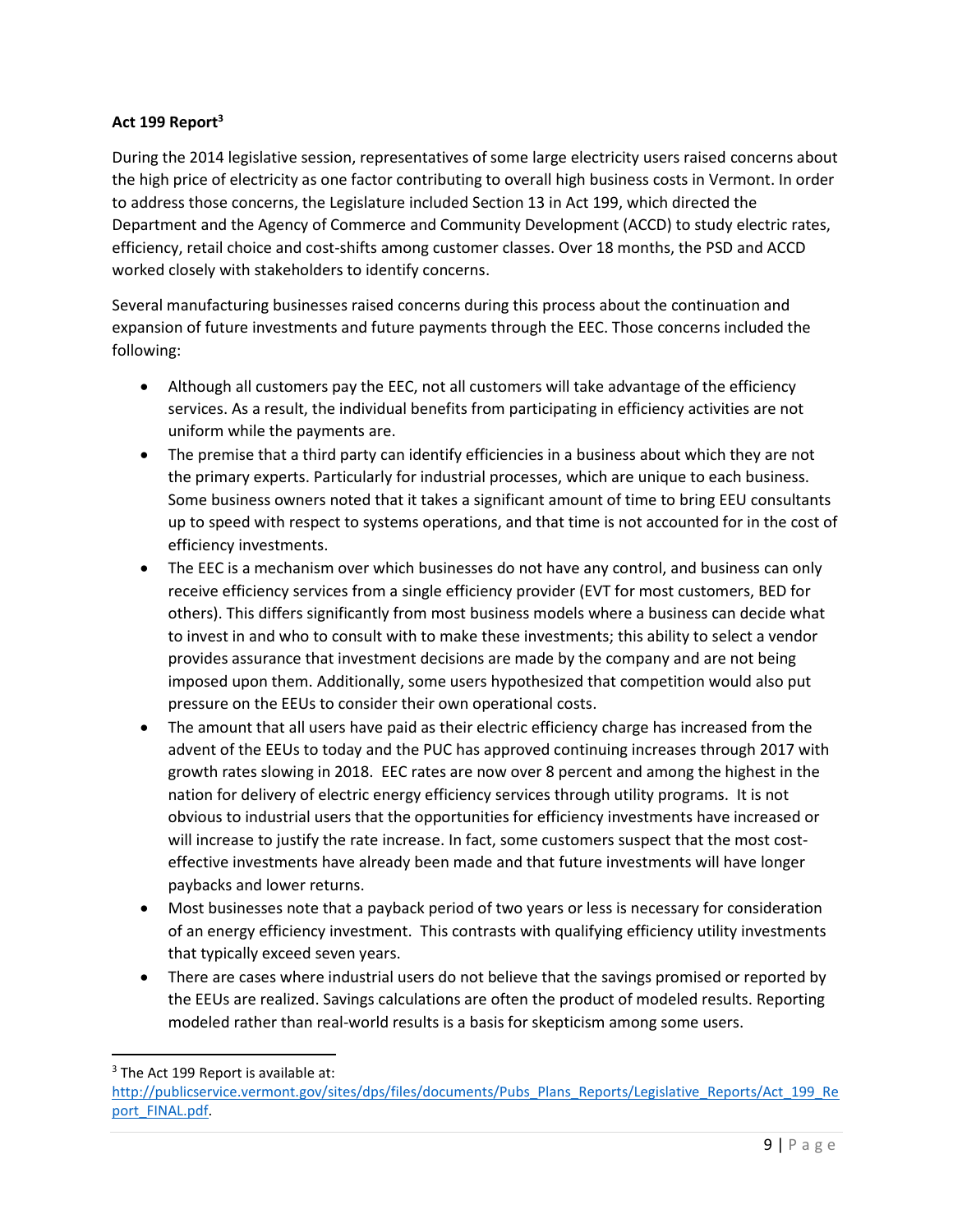There a lack of clarity regarding when all fuels can be considered and when a particular efficiency program is exclusive to electricity use. However, if expanding the scope of the EEUs to include efficiency in fossil fuel combustion would require an increase in the electric EEC, industrial users would prefer that the EEUs continue to focus exclusively on electric efficiency.

These concerns escalated with the recent annual increase in 2017 EEC rates for Commercial and Industrial class customers. Relative to 2016, the EEC rates increased by 9% for Commercial non-demand customers, 12% for Industrial non-demand customers, 10% for Commercial demand customers, and 11% for Industrial demand customers.<sup>4</sup>

Prior to drafting the Act 77 report, the Department reached out to stakeholders to obtain their input. The Department held two stakeholder meetings in September that included the EEUs, Distribution Utilities, PUC Staff, RDC representatives, ACCD, and other interested stakeholders to discuss selfadministered programs and a potential total energy pilot. The Department also held a focus group discussion in November with large energy users, including the current CCP and ESA participants and a RDC representative. Additionally, the Department conducted a survey to receive additional feedback from commercial and industrial customers regarding their energy concerns. The survey was distributed to the EEUs and contacts in the business community, including AIV, Ski Vermont, and the Vermont Chamber of Commerce who advertised the survey in their newsletter. The survey was open for almost three weeks and had fifty respondents. Many respondents indicated that they were not aware of the existing self-managed energy efficiency programs and expressed interest in participating in such programs. A full summary of the survey is included in Appendix I.

# <span id="page-10-0"></span>Impact of Self-Administered Programs on Other Electric Customers

 $\overline{\phantom{a}}$ 

Historically, the primary argument for requiring all customers to participate in energy efficiency programs is that energy efficiency provides system benefits that inure to all electric customers – those customers that did not participate in the program received these benefits without helping to pay for the programs. Customers who did not participate in utility or EEU-delivered (and funding) efficiency programs would then be considered "free riders" that benefit from the programs generally without contribution to funding or participation. However, in recent years the Vermont electric industry has changed significantly such that this logic has likely reversed. Those that participate actively continue to benefit, but those that fund and do not participate are still paying into the fund but do not receive the same system-wide benefits that were previously realized through efficiency savings. Additionally, as energy sales decline as a result of energy efficiency, the fixed costs of ensuring reliable power are spread over a smaller amount of kWh, resulting in upward rate pressure.

The environmental impacts of generation have declined significantly since 2000. In 2017, the Renewable Energy Standard became effective, requiring Vermont utilities to meet 55% of load through renewable energy, thereby reducing the environmental savings associated with energy efficiency. In addition, Vermont has participated in the Regional Greenhouse Gas Initiative, a carbon cap-and-trade

<sup>&</sup>lt;sup>4</sup> Customers that have high peaks in usage typically are required to pay a "demand charge" to reflect the fact that these customers impose additional costs to the host electric utility as the utility is required to have sufficient infrastructure in place to serve these high peaks.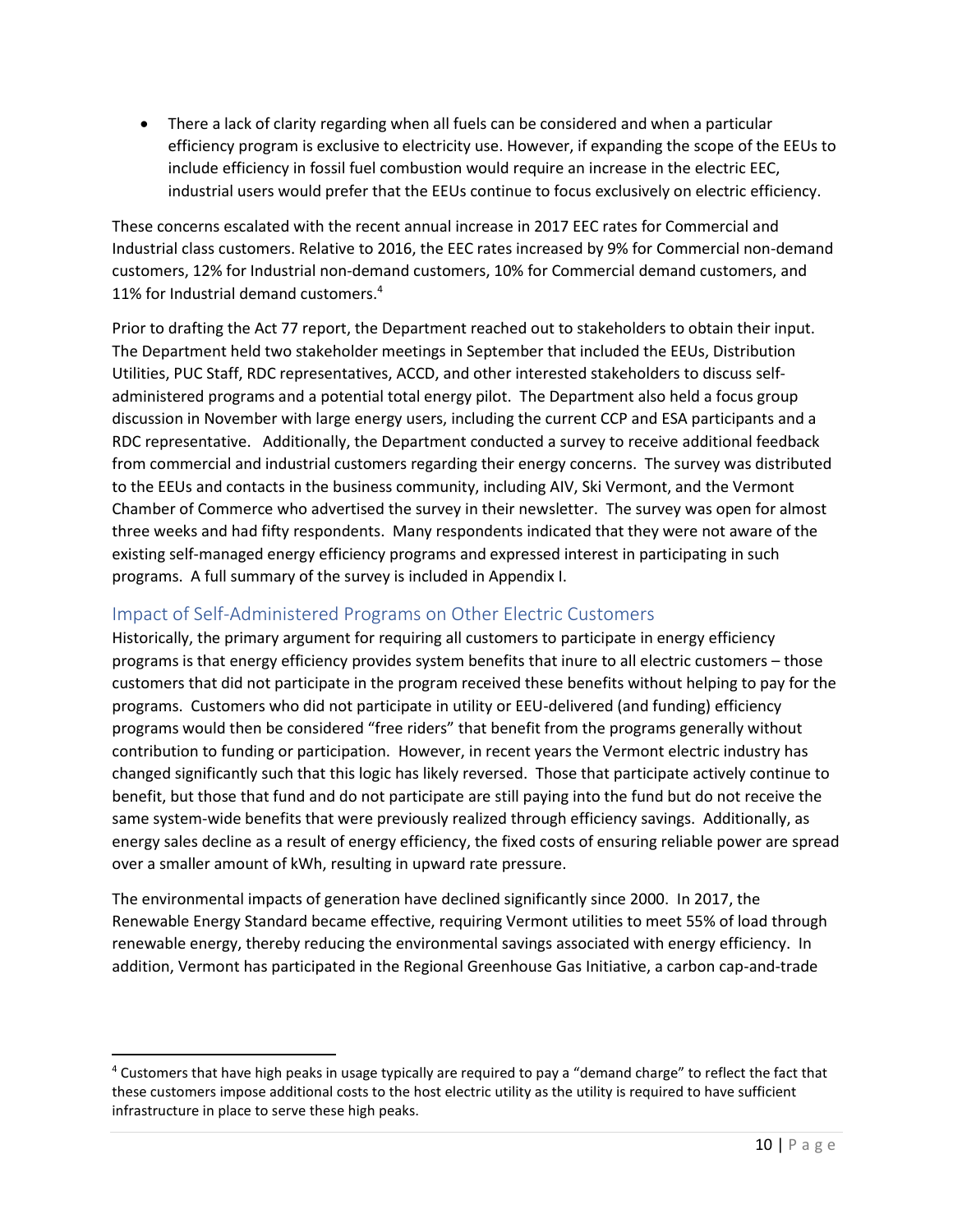program, since its inception in 2009. And while Vermont relies to a limited extent on the regional grid, the amount of coal and oil-fired generation in New England has also declined significantly.<sup>5</sup>

Transmission and distribution benefits of energy efficiency have also declined dramatically in the past few years. Net metering has experienced explosive growth in recent years, which has pushed out Vermont's peak hour until after sunset. The high amounts of distributed generation on the system also means that energy efficiency no longer avoids distribution costs, and could increase these costs depending on the amount of load and distributed generation on a particular distribution line. In the northeastern portion of Vermont, the amount of renewable generation in many hours of the year exceeds the amount of load and the ability of transmission to export excess power – energy efficiency can exacerbate this issue.

Finally, the energy component of the cost of wholesale power has reached historic lows – the average 2016 wholesale energy cost was \$0.029/kWh, compared to the average 2006 cost of \$0.06/kWh. The costs avoided by energy efficiency have declined significantly, with little change expected anytime soon.

These factors have significantly reduced the system benefits of energy efficiency programs and decreased the concern associated with free ridership. Further, the programs being recommended by the Department do not allow customers to opt out of pursuing energy efficiency measures but instead provide greater flexibility for these customers to use the energy efficiency charge on their electric bills to further their business needs.

# <span id="page-11-0"></span>DPS Recommended Pilot Program

l

Many stakeholders indicated interest in a new Self-Administered Program model with the most important component being that the customer would keep all or a portion of their EEC for energy efficiency investments. In order to best respond to customer demand, minimize impacts on the traditionally delivered commercial and industrial programs (and participants) and create a valuable educational opportunity, the Department is recommending a new self-administered pilot program be created and operated for three years. The Department is recommending a pilot approach as it provides a more adept environment in which to make changes and could minimize risks that would be associated with a full-scale launch of new self-administered program(s). Additionally, while the proposed Self-Administered Program is similar to the self-managed program currently being operated by Global Foundries, that facility has had considerable demonstrated experience with implementing efficiency measures and has staff dedicated to facilities management. The program proposed here envisions the participation of relatively small companies that are unlikely to have the same relevant experience and personnel. Accordingly, the need for program management will be greater and a limited pilot program will help target customers and address case-specific particulars that help to ensure a successful program.

A narrative describing the potential new self-administered pilot program can be found below.

5 *See*[, https://www.iso-ne.com/static](https://www.iso-ne.com/static-assets/documents/2017/01/ne_power_grid_2016_2017_regional_profile.pdf)[assets/documents/2017/01/ne\\_power\\_grid\\_2016\\_2017\\_regional\\_profile.pdf](https://www.iso-ne.com/static-assets/documents/2017/01/ne_power_grid_2016_2017_regional_profile.pdf)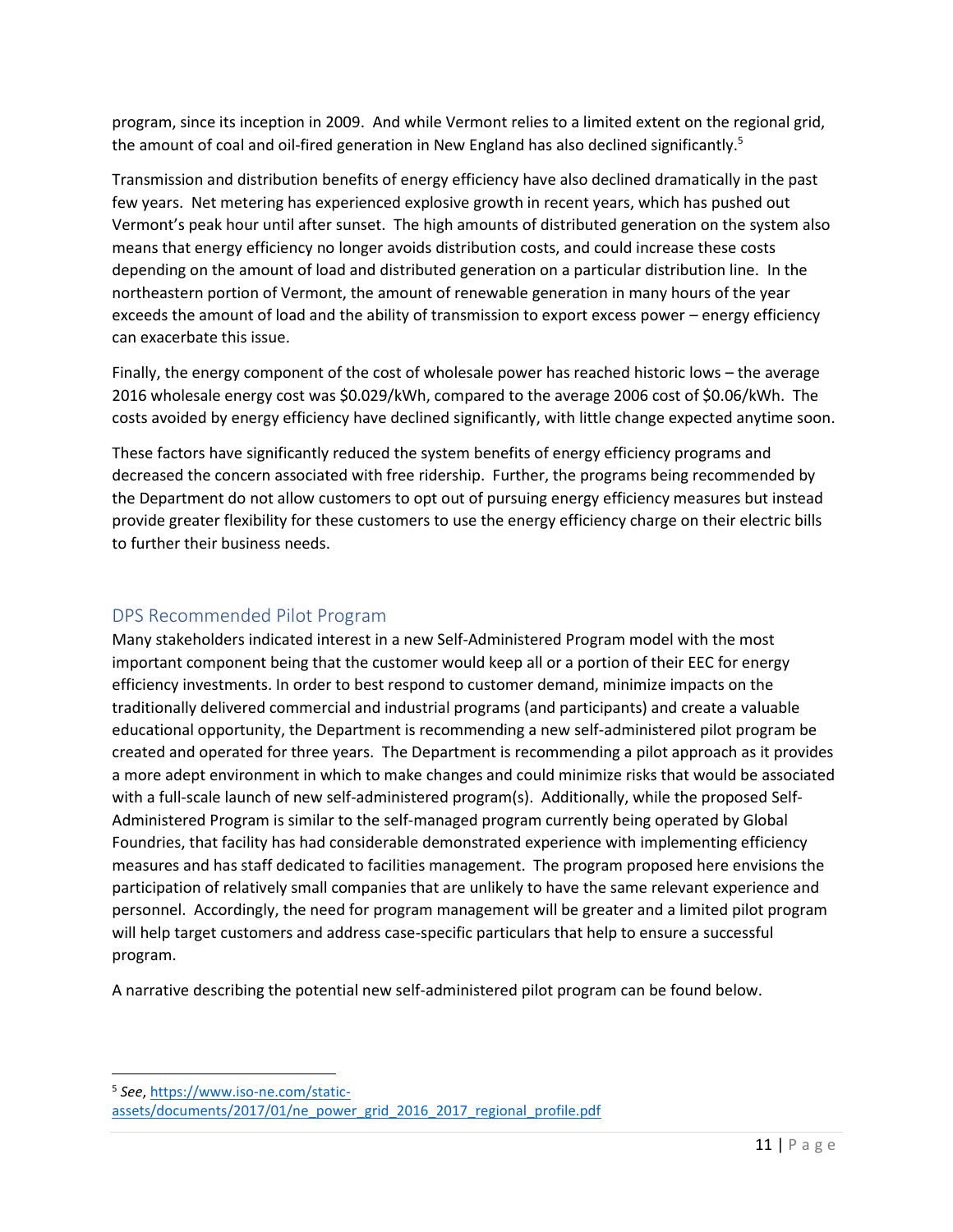# <span id="page-12-0"></span>Participant Eligibility

During the stakeholder process, there was considerable interest expressed in a Self-Administered Program. The Department is recommending that this be implemented as a pilot to help manage and understand interest and to better understand the energy efficiency requirements of businesses based on industry and size. The Department is also concerned that implementing a new program with minimal restrictions on participation could cause disruptions to existing programs. At this early stage, the Department recommends that the program be trialed as a three-year pilot; it would not be open to additional participants after the initial applications are approved until the pilot has been completed and evaluated in terms of its performance. Additionally, the Department recommends that the pilot be limited to EVT's customer base; as EVT provides services to all the customers outside Chittenden County. One of the factors leading to Act 77 was an increased concern for those businesses in more rural parts of the state. BED and VGS service areas are mostly in the more urbanized northwestern corner of the state.

The Department recommends the following process for selecting participants in the pilot. First, a total cap on participation should be set at no more than 20 participants, with cumulative EEC payments of no more than \$4 million per year. The PUC would conduct a Request for Proposals to select participants, with the assistance of the Department and ACCD. The Department and ACCD would be responsible for reviewing responses and providing recommendations to the PUC. Selection of participants would be based on business sector, size, and geographic diversity, as well as the economic benefit of the company to the host community. Diversity in the selection process will help ensure that lessons can be gleaned from different segments of participating businesses. Upon approval to participate in the pilot, participants need to produce a comprehensive three-year plan detailing potential investments; this requirement would need to be met prior to the use of any accrued funds.

At a minimum, eligibility would be based upon either consumption or EEC contributions (or both - as MWh consumption does not consider the KW adder C&I customers pay, this can be aggregated over multiple accounts and locations, as long as they are all paid by the same business entity with multiple meters billed to the same account.). For example, a participant that used more than 500 MWh in the previous year (or an average greater than in the past three years) and/or participant paid an EEC of \$5,000 or more in the previous year (or an average greater than in the previous three years). Eligibility could also be based on ensuring that there is a diverse portfolio of businesses participating based on location and industry sector.

Participants in the pilot would be considered outside the electric Energy Efficiency Utility structure and should not be eligible to participate in any offerings provided by the electric Energy Efficiency Utilities, other than those that are unavoidable through upstream program activities. However, an electric Energy Efficiency Utility should be allowed to offer consulting services to a participant in the Self-Administered Program either on a fee-for-service basis or in the form of services delivered through the **Total Energy Pilot Program** (described below).

In addition, the Department recommends that Omya, which is currently participating in the Customer Credit Program, be granted preferred entry into the Self-Administered Program and, given that 90% of its EEC payments are already retained by Omya, that the participation of Omya not count against the participation limitations on the pilot. Alternatively, the legislature could modify the SMEEP requirements to allow Omya to participate directly in that program.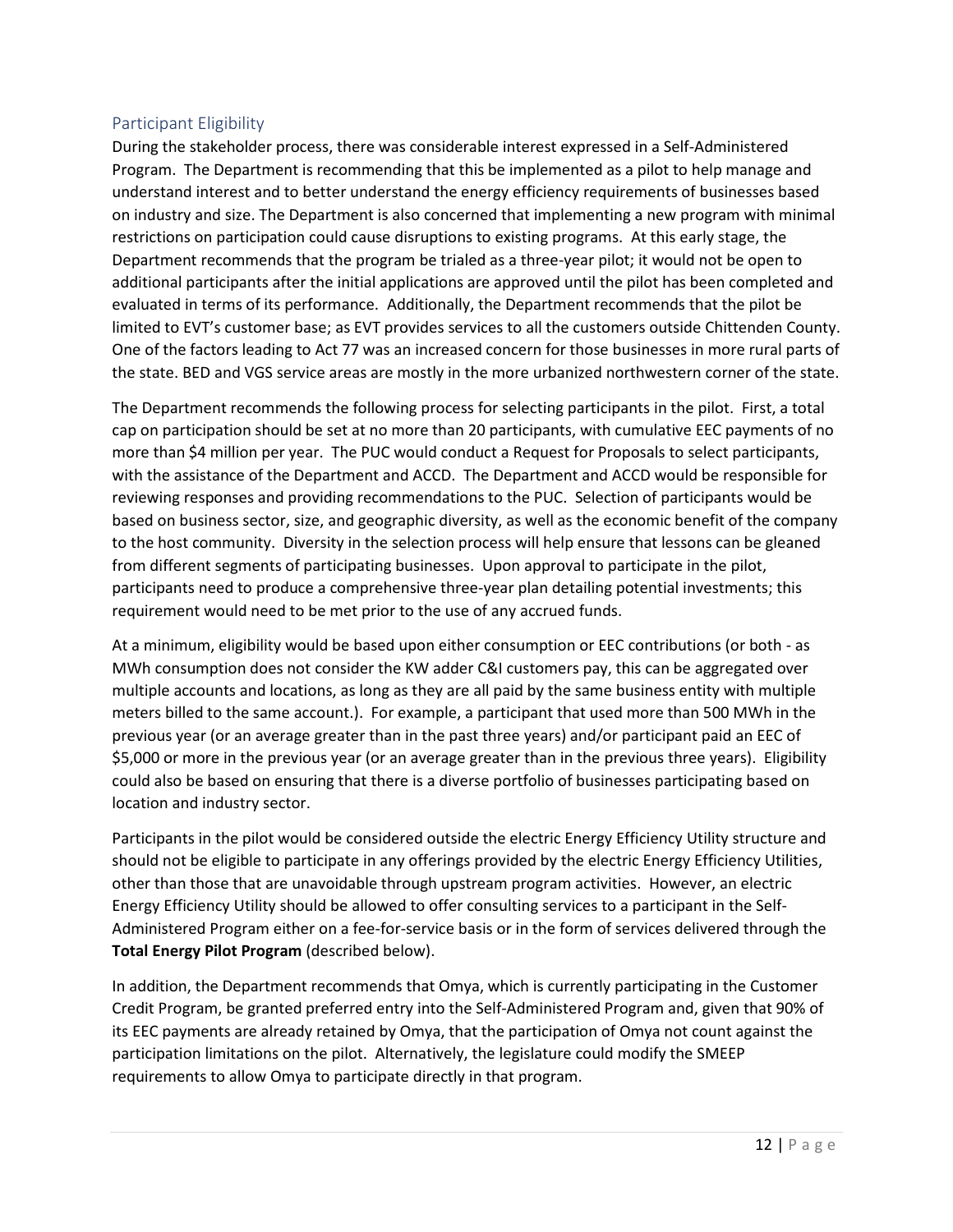# <span id="page-13-0"></span>Funding

Similar to the existing SMEEP, funds would be retained by the participant instead of being paid into the energy efficiency fund. This sends a clear signal that the participant is not a customer of the EEU and ensures that the customer is responsible for implementation of efficiency measures. An applicant would commit to an annual average energy efficiency investment during the three-year pilot period in an amount equal to the participant's EEC paid in the year prior to participation in the self-managed program.

In order to ensure that funds are used for the intended purpose, the pilot program should include a requirement that any participant that does not expend the full amount of funds required to participate in the program must, at the end of the three-year pilot, pay the amount of unspent funds to the electric efficiency fund. Additionally, participants in the Self-Administered Program should pay a cost-based fee, the amount of which shall be determined by the Commission, to cover the administrative costs, including savings verification, incurred by the Commission and Department.

### <span id="page-13-1"></span>Eligible Program Measures

Based on PUC precedent and statute, EEC funds can typically be used only for electric efficiency measures. As explained in Part Two of this report, the Department is recommending that the **Self-Administered Program Pilot** also contain a **Total Energy Pilot** component. This would allow EEC funds to be used for thermal energy and process fuel efficiency measures, storage, and technical assistance related to fuel switching and on-site generation. Additionally, participants should be able to utilize EEC funds for measures that improve productivity, provided that such measures decrease energy usage.

### <span id="page-13-2"></span>Evaluation Process

In order to ensure that the **Self-Administered Program Pilot** produced verifiable savings, participating customers would need to, within three months of being selected for the pilot, develop a three-year plan that sets forth the total expenditures to be invested, a summary of the proposed investments, and the expected savings resulting from such investments. This plan would be filed with the PUC, Department, and ACCD. In addition, participants would be required to provide to the PUC and Department annually an accounting of energy and productivity investments and the resulting energy savings in the form prescribed by the PUC. The PUC would further be allowed to conduct reasonable audits to ensure the accuracy of the data provided. These savings claims would be reviewed by the Department, similar to the review that is currently undertaken under the existing self-managed energy efficiency program that Global Foundries participates in.

# <span id="page-13-3"></span>Study Requirements

In order to ensure the program is effective and lessons learned from pilot are appropriately incorporated, there should be a requirement that, at the end of the three-year pilot period, the Department provide to the General Assembly a recommendation regarding the continuation or expansion of the program. In making its recommendation, the Department should consider, at a minimum: any economic impacts the pilot had on job creation and job retention, the impact of the pilot on other EEU customers, the impact of the pilot on participating customers, the impact of the pilot on other electric utility customers, and the impact of the pilot on meeting the state's energy goals.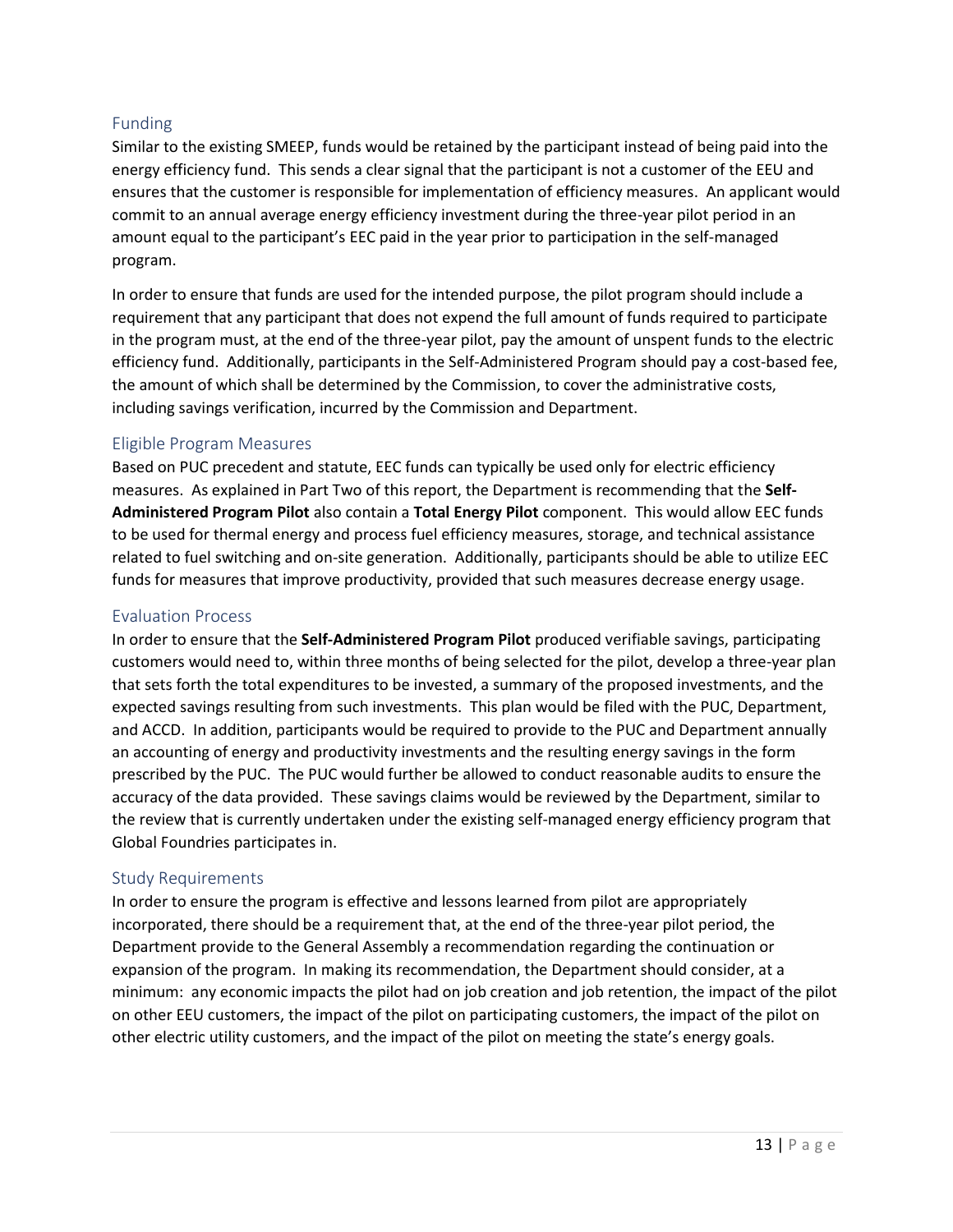# <span id="page-14-0"></span>Impact on Existing Programs

 $\overline{\phantom{a}}$ 

The Department expects that, due to the limit on the number of participating companies in the pilot, there would likely be additional interested companies unable to participate. The Department notes that the existing Energy Savings Account and Customer Credit program would continue to exist during the pilot phase of the Self-Administered Program. Accordingly, the Department recommends that the EEUs increase awareness of the Self-Administered Program options among potential program participants. At minimum, the Department recommends the EEUs provide customers with more frequent and accessible information regarding their program options,<sup>6</sup> including a side-by-side comparison between the selfadministered and other incentive programs available to the commercial and industrial sector and annual outreach from the EEUs explaining the customer's potential options. These materials should be updated on a routine basis, both with the traditional program offerings and self-managed program offerings, and work to ensure that up-to-date information is made available to all potential commercial and industrial customers, via the EEUs' websites and other routine program materials and outreach. Additionally, the Department will propose potential changes to the existing programs to make them more effective and beneficial to potential participants, which will be submitted to the PUC for their consideration. Finally, the Department recommends that the EEUs provide periodic reporting on the participation rates in those programs.

It is also expected that the pilot program would have some impact on EVT's programs; both with respect to a decreased overall budget and removal of certain customers that would otherwise participate in EVT's programs. Consequently, the Department recommends that, after the selection of participants, the PUC be directed to reexamine the quantifiable performance indicators set for EVT.

 $6$  At the time this report was drafter, there was no information on the CCP option online (there was previously information on the Public Utility Commission website, but is longer available). Information on ESAs is available on the PSD website, but it is unlikely a business would think to go there for information on these types of programs. There did not appear to be any information on BED's website and the information on EVT's website was only accessible by entering "Energy Savings Accounts" into the search engine (so businesses would already need to know about the option to find more information about it) or by going to "Tips & Tools" then "Questions and Answers" and scrolling through to find Energy Savings Accounts.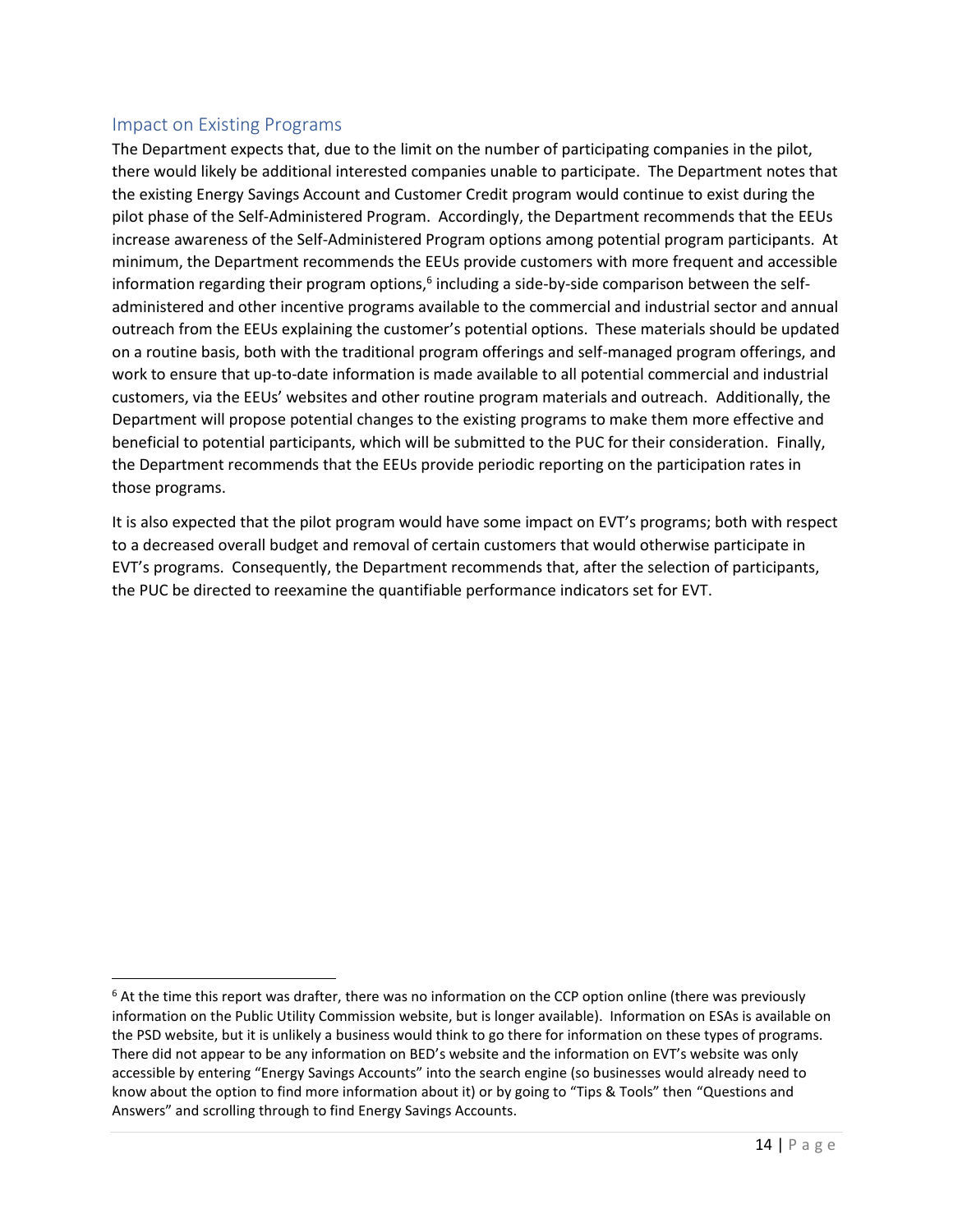# <span id="page-15-0"></span>PART 2 – POTENTIAL TOTAL ENERGY PILOT PROGRAM

# <span id="page-15-1"></span>Introduction

Act 77 required the Department to provide recommendations on the "potential establishment of a multiyear pilot program that allows a category of commercial customers to apply the total amount of their Energy Efficiency Charge (EEC), for the period of the pilot, to investments that reduce the customer's total energy consumption." The Act makes clear that the Department consider the development of a total energy program administered by an EEU.

> The goal of such a program would be to reduce significantly all energy costs for the customer, and to transform the energy profile of the customer such that significant savings would be generated and endure over the long term. Customers in the program would receive the full amount of their EEC contributions, for the period of the pilot, in the form of direct services and incentives provided by an EEU, which would consider how to lower customers' bills cost-effectively across electric, heating, transportation, and process fuels using energy efficiency, demand management, energy storage, fuel switching, and on-site renewable energy.<sup>7</sup>

The Department is supportive of measures that reduce total energy consumption; if done properly, such an approach will reduce will reduce customer energy bills and help meet energy and environmental goals, such as those set forth in the Department's 2016 Comprehensive Energy Plan. As described in Part One of this report, the Department recommends that the legislature authorize a pilot selfadministered energy efficiency program. In Part Two of this report, the Department recommends that the self-administered pilot allow a program participant's EEC to be used to engage EVT, among others, in the delivery of all or a portion of total energy services and for measures that may include load management and fuel switching.

For the reasons explained below, the Department recommends that program participants be allowed significant flexibility in selecting an entity to provide technical assistance on total efficiency measures. Under this model, participants would have the freedom to select the entity to perform the technical assistance required to identify and evaluate eligible energy efficiency projects. The participants could choose an EEU, the host electric utility, or an independent contractor to perform these tasks.

The Department has significant concerns with structuring a pilot in a way that provides EVT with responsibility for delivering technical assistance and incentives for load management and fuel switching. These responsibilities are already clearly placed with the electric utilities. Such a significant expansion of the EEUs' responsibilities to include fuel switching, and the closely related responsibility for load management, effectively places EVT in a potentially damaging competitive conflict with the responsibilities that have already been appropriately assigned to the electric utilities through the Renewable Energy Standard. The practical effect of this form of competition is to place two regulated utility entities (EVT and the electric utilities) with responsibility for capturing savings from captive ratepayers using monopoly ratepayer revenues. While the Department supports competition and utility

 $\overline{\phantom{a}}$ 

 $7$  Act 77, Section 5(b)(2)(A).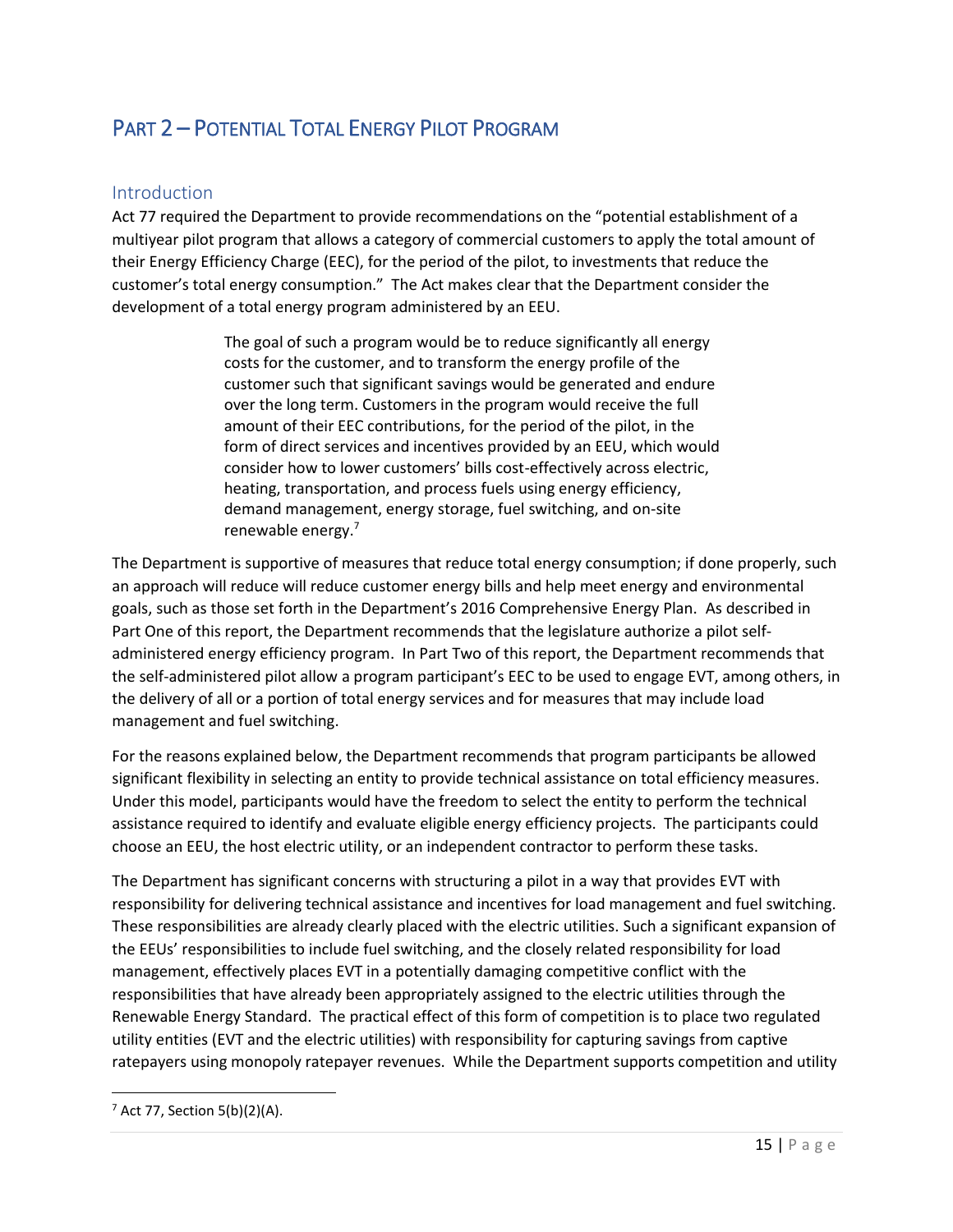efforts to capture all cost-effective demand-side management opportunities, the Department recommends against assigning more than one regulated entity with responsibilities for delivering load management and fuel switching using ratepayer funds. Such an assignment will inevitably increase overall costs for ratepayers with incommensurate return.

Notwithstanding the above concerns, the Department recognizes that Act 77 expressly contemplated an EEU being the entity responsible for implementing a total energy pilot. For that reason, the Department recommends that a total energy pilot be structured in such a way that, for 25% of the businesses participating in such a pilot, that Efficiency Vermont be the assigned entity responsible for identifying the tasks associated with the Total Energy Pilot. For the remaining 75% of businesses, EVT may implement such measures if selected by a program participant, but is not automatically the responsible entity. This is consistent with the language of the Act and the principles embedded in the recommendation contained in Part One of this report, that a pilot program be implemented in such a way as to provide customers with significant leeway to implement business decisions in a way that meets overall efficiency, environmental, and energy goals, while also addressing the business needs of participating customers.

# <span id="page-16-0"></span>Department Concerns with a Total Energy Pilot Program Administered Solely by an EEU

Although the Department is generally supportive of a pilot program that expands the potential use of the EEC, it continues to have concerns with the use of ratepayer revenues collected through the Energy Efficiency Charge (i.e., the Electric Efficiency Fund) for total energy measures. As explained below, statute and PUC decisions generally limit the use of EEC revenues specifically for measures that reduce **electric** consumption. These limits exist for fundamental reasons related to ratepayer equity and provide a close match between the services delivered and the system benefits that were historically linked to ratepayer benefits. Potentially exacerbating these concerns are the potential budget pressures that could result if the pilot was expanded to allow the use of EEC for total energy measures. The overlap of the Renewable Energy Standard Tier 3 responsibilities that are squarely with the electric utilities adds additional concerns regarding costly duplication of effort. However, the Department believes that a pilot program, implemented through the *Self-Administered Program* described in Part One of this report, has the potential to provide information that can fruitfully inform whether a permanent program can be structured to address these concerns on a going forward basis.

# <span id="page-16-1"></span>A Total Energy Pilot Would Redefine the Mission of the EEUs

The Department is not opposed to modifying existing programs; however, it is important to be cognizant of existing restrictions and the rationales behind these limitations. Many measures that could be implemented under a Total Energy Pilot would have the net effect of reducing total energy usage (such as fuel switching from a gasoline vehicle fleet to an electric vehicle fleet) while increasing electric usage. While fuel switching is generally an overall energy efficiency measure, this would be a fundamental change in direction from the existing statutory mandates. And unlike traditional electric energy efficiency measures that reduce utility margins in ways that potentially conflict with utility financial performance, fuel switching inherently enhances utility financial performance and yields resulting benefits to ratepayers over time, thereby providing incentives for electric utilities to implement fuel switching measures. The EEUs began with a clear direction to reduce electricity usage through traditional electric-only energy efficiency. Over time, the responsibility of the EEUs was expanded to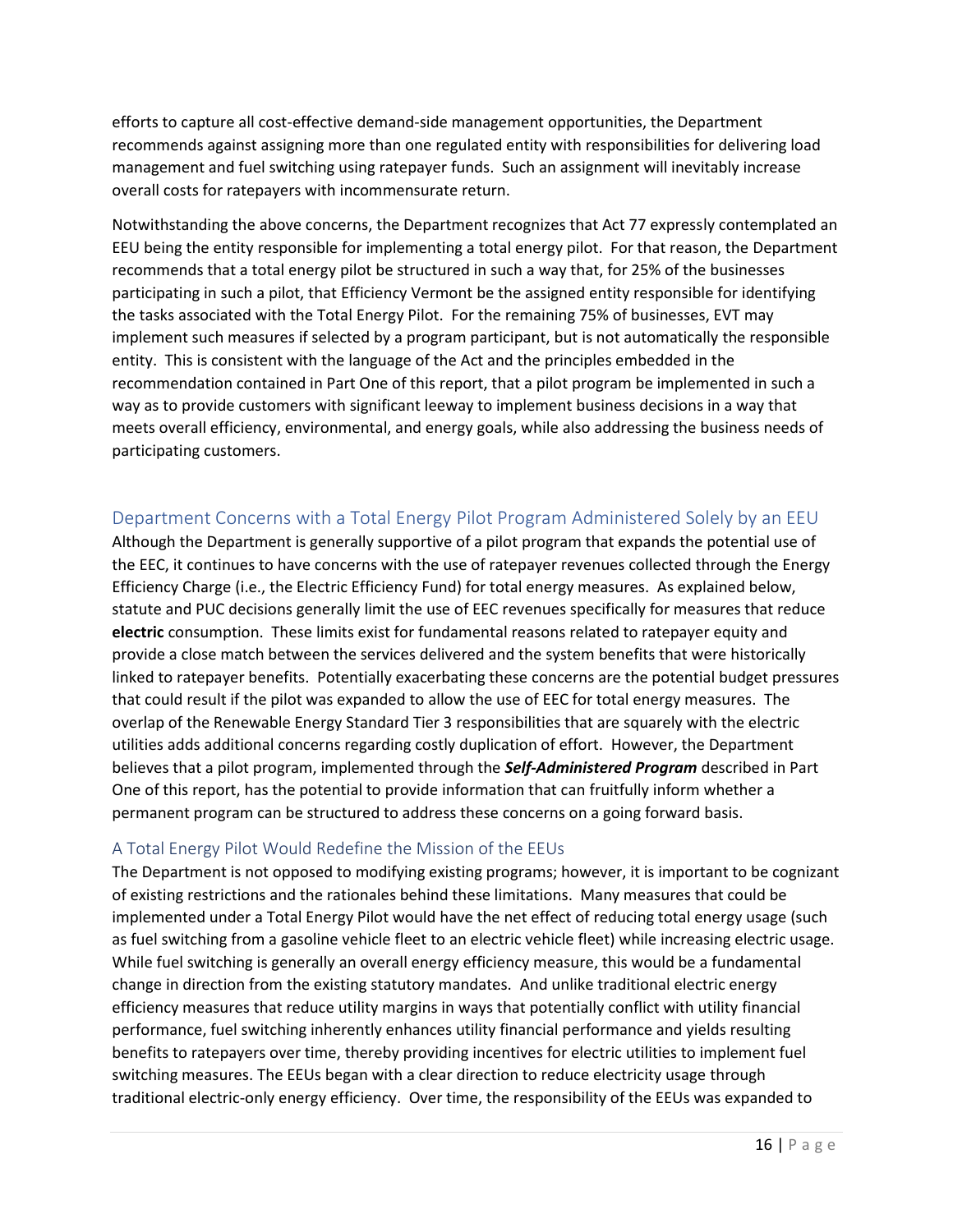also implement thermal efficiency and process fuel programs, but funded through distinct mechanisms not directly linked to electric ratepayer funding through the EEC.<sup>8</sup>

The electric EEC has been limited to measures that reduce electric usage. There are statutory provisions that permit an EEU to petition the PUC to allow the use of EEC funds for technologies that "reduce the use of fossil fuels for space heating by supporting electric technologies that may increase electric consumption. . . ."<sup>9</sup> To date the PUC has not authorized such an action; instead Efficiency Vermont utilizes EEC funds to promote the most energy efficient heat pumps, while claiming savings associated with this electric usage reduction and uses thermal funds to reduce fossil fuel use and emissions.<sup>10</sup>

TEPF funds are available for customers that are outside Vermont Gas Systems (VGS) service territory. Participants who are customers of VGS pay two separate EECs, one for electric and one for gas efficiency programs. With respect to these latter EEC charges, Vermont Gas energy efficiency programs already delivery thermal and process fuel efficiency services.

Despite these long-standing restrictions related to use of EEC funds for thermal energy and process fuel measures, the Department is recommending that the **Total Energy Pilot** allow participants to conflate EEC funding and process and thermal measures. Doing so would not only provide businesses participating in the **Self-Administered Program** with greater flexibility for accessing their EEC funds but would also provide useful information related to the ongoing need for such restrictions. Allowing the use of EEC funds for thermal and process fuel efficiency measures in the pilot program would also free up limited TEPF funding for other customers.

# <span id="page-17-0"></span>Duplication of Efforts Required of the Electric Distribution Utilities

 $\overline{\phantom{a}}$ 

Starting in 2017, the Vermont electric distribution utilities have been required to comply with a Renewable Energy Standard (RES), consisting of three tiers. The first two tiers require utilities to meet a certain percentage of load with renewable energy; Tier 3 establishes a requirement that utilities engage in activities that transform the energy sector. Electric utilities have been working with customers in the heating, transportation, and process fuel areas to reduce overall fossil fuel use through fuel switching measures. Consequently, there is already a legislative requirement to achieve the results intended by the potential pilot program. Further, Tier 3 requires that any measures that increase electric use "incorporates best practices for demand management.  $\dots$ "<sup>11</sup> The reason for this requirement is that electrification measures such as promoting electric vehicles and heat pumps, while reducing total energy consumption, also have the potential to drive up peak loads and create the need for investment in expensive transmission and distribution infrastructure upgrades. Accordingly, any measures that increase load will require both active involvement and tools that are intrinsic to the electric utilities to minimize overall costs to ratepayers. Electric utilities already have to actively manage their electric systems and are in the best position to implement, or oversee the implementation of, load management measures such as rate design and active control technologies.

<sup>&</sup>lt;sup>8</sup> Additionally, the EEUs have had the ability to provide assistance on combined heat and power generation facilities located at a customer's site, although the use of this provision has been extremely limited.  $9$  30 V.S.A. § 209(d)(3)(C).

<sup>&</sup>lt;sup>10</sup> With respect to heat pumps, EEC funds are used to promote the purchase of the most efficient units, while TEPF funds are used to provide incentives for customers to purchase heat pumps.  $11$  30 V.S.A. § 8005(a)(3)(F)(viil).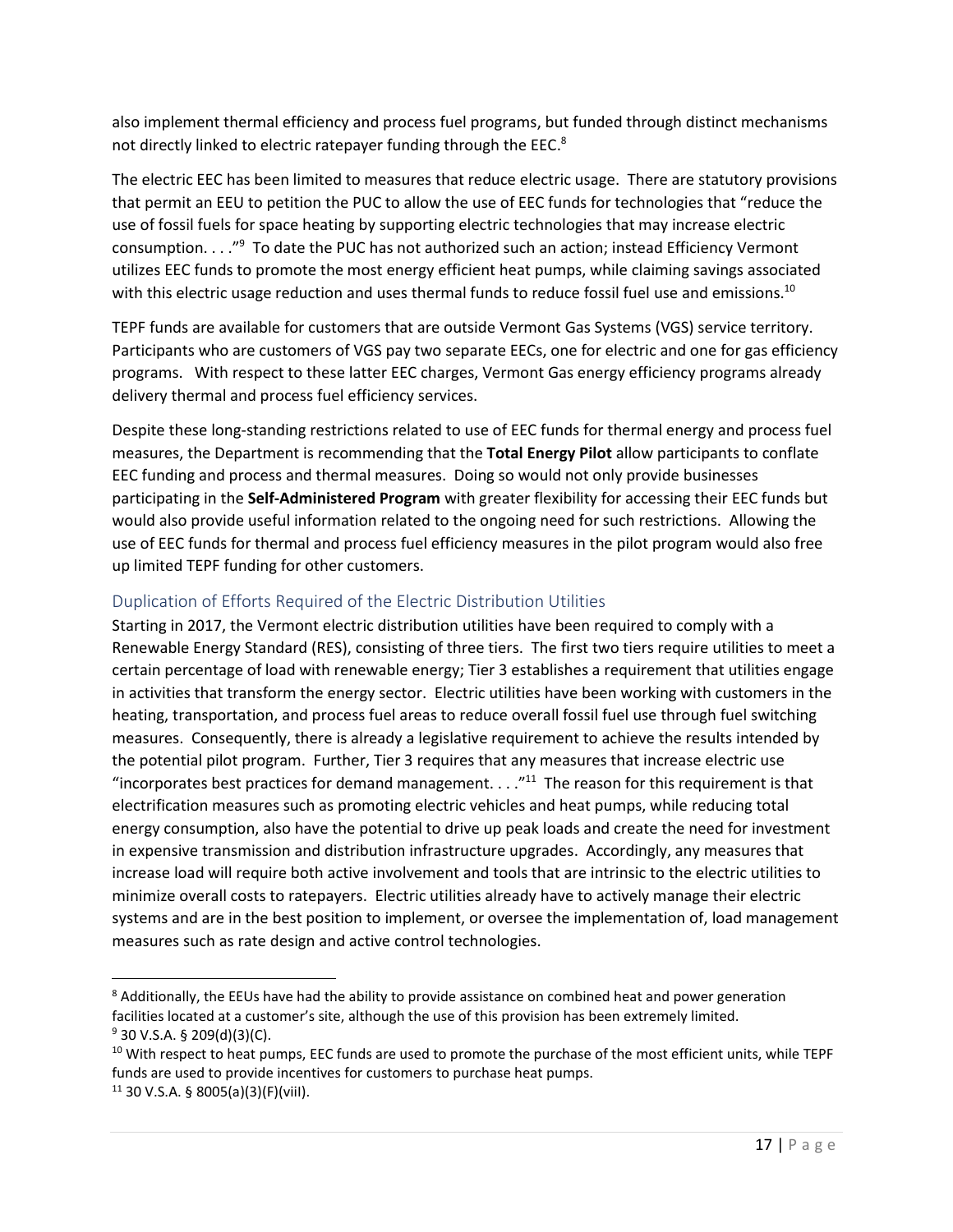Additionally, 2017 was the first year of Renewable Energy Standard Tier 3 requirements and electric utilities and regulators are still in the process of creating cost-effective programs for customers. The Department believes that Tier 3 should be allowed to play out and that a total energy pilot program that extended the reach of the EEU at this juncture would only cause further confusion among customers. An analogy would be if the electric utilities were encouraged to create overlapping energy efficiency programs in 2001 (the year after EVT began operations) that offer lighting efficiency programs or other electric efficiency programs and activities that duplicated programs offered through a separate EEU. It is likely that such a move would have impaired the effectiveness of the EEUs; a total energy pilot administered solely by EVT would have a similar impact on the effectiveness of the electric utilities in promoting the energy transformation required under the Renewable Energy Standard.

Absent significant changes to the distribution utilities' Renewable Energy Standard Tier 3 requirement, a pilot program administered solely by EVT would be duplicative of existing requirements and add ratepayer costs without any clear benefits.

# <span id="page-18-0"></span>EEU Budgets

The budgets for the EEUs are established to "in order to realize all reasonably available, cost-effective energy efficiency savings."<sup>12</sup> While the program described below would be a pilot that would terminate after three years, pilot programs often create inertia, and this would particularly be true of a multi-year pilot. The presence of the pilot creates the expectation of continuing access for customers. To the extent that the definition of energy efficiency was permanently altered to also include total energy, there would be significant upward pressure on the EEU budgets, with corresponding impacts on the electric efficiency charge and customers' bills. The energy efficiency charge on electric bills in Vermont is already among the highest in the country. For Vermont businesses that compete regionally and nationally, this potentially places that at a competitive disadvantage. The Department is concerned that expansion of EEC funds for measures that extend beyond core efficiency programs and are already being provided through other entities would increase ratepayer costs without corresponding benefits.

# <span id="page-18-1"></span>Department Proposal for a Total Energy Pilot

In Part One of this report, the Department set forth a proposed **Self-Administered Energy Efficiency Program** where companies would have greater control over the use of electric EEC funds to better suit their business needs while also providing societal benefits. This would largely be accomplished by allowing companies to utilize the funding they would otherwise pay to EVT and allowing these companies to self-deliver or select which entity should be responsible for providing technical assistance in identifying efficiency measures. EVT would provide this service for 25% of businesses within the pilot and for the remaining 75% of participants, EVT and other entities, including electric utilities, would be able to compete to provide these services, with application of EEC funds on a fee-for-service basis or as part of a Total Energy Pilot. Expanding the measures eligible to be paid by electric EEC funds within the proposed pilot would be consistent with the overall purpose of the **Self-Administered Pilot** and would also provide useful information regarding the potential viability of such an approach.

 $\overline{\phantom{a}}$ 

 $12$  30 V.S.A. § 209(d)(3)(B).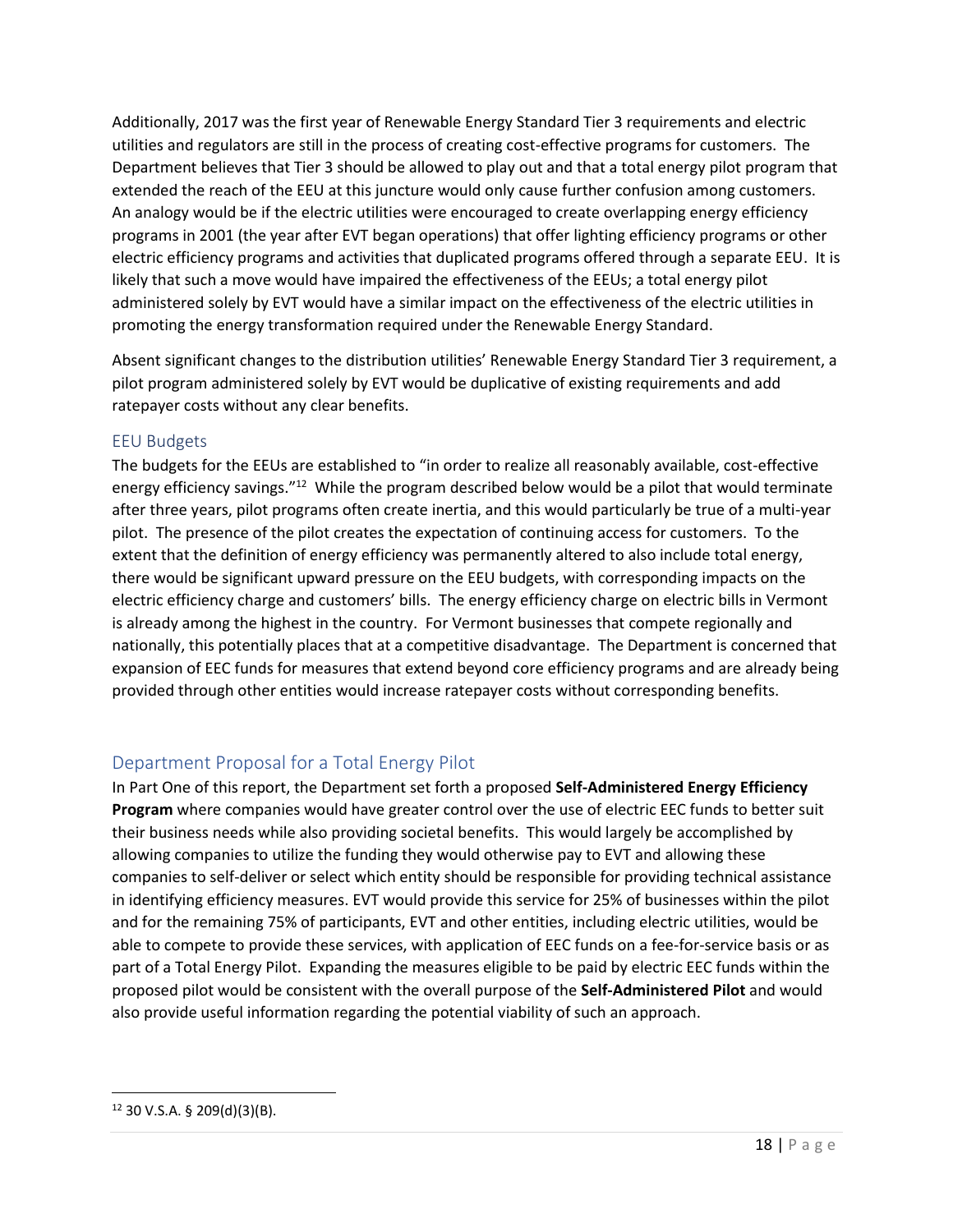With respect to eligible measures for a Total Energy Pilot, Act 77 provides the following list of potential measures: "electric, heating, transportation, and process fuels using energy efficiency, demand management, energy storage, fuel switching, and on-site renewable energy." A Total Energy Pilot should focus on measures that require more technical assistance and lead to more lasting energy transformation. While measures such as fuel switching to electric vehicles, installation of storage, and development of demand management strategies could all lead to a transformation in how customers use energy, installation of renewable energy would simply add new generation sources. This is not to say that companies should be discouraged from installing generation, simply that there are longestablished programs that provide incentives for a now well-formed market of renewable providers. Considering that the net metering program has led to the development of thousands of distributed solar projects across Vermont, there does not appear to be a compelling rationale for allowing EEC funds to be used toward this technology. Accordingly, the Department recommends that installation of on-site renewable energy not be considered an eligible measure for the proposed *Total Energy Pilot*.

Similarly, the Renewable Energy Standard Tier 3 requirement specifically tasks electric utilities with fuel switching measures such as transportation electrification. The **Total Energy Pilot** should not have the effect of simply creating a duplicate funding source for such measures, and therefore should not allow EEC funds for electrification measures. There is a distinction, however, between providing technical assistance to customers regarding potential benefits of on-site generation and fuel-switching and providing funding for such measures. Under the Department's proposal, the provider of total energy advisory services selected by the participating business should be expected to advise customers of opportunities for renewable energy and load management through appropriate referrals to third party and distribution utility providers of such services, and should be allowed to be paid for such analysis from EEC funds.

Implementation of a *Total Energy Pilot* would be relatively straightforward if combined with the proposed pilot *Self-Administered Energy Efficiency Program* described in Part One. Participants would be required to prepare a comprehensive plan prior to implementing any measures; these plans could be expanded to include total energy measures. Participants could select appropriate entities to provide technical assistance and implementation of measures, with EVT and the electric utilities able to fulfill this role. Participants would still need to demonstrate that the measures achieved projected energy reductions.

# <span id="page-19-0"></span>Benefits and Costs of a Total Energy Pilot

Total energy measures would reduce operating costs and improve the cost-effectiveness of participating companies by lowering the energy costs of the company. These lowered costs would increase the competitiveness of participating companies and increase the potential for job retention and creation, and on economic development.

As explained in Part One of this report, the system benefits associated with electric energy efficiency are significantly diminished compared to prior years (and potentially negated by recent changes to the Vermont electric system with flat to declining loads and improvements in the environmental profile of Vermont utilities' power supply portfolios), and therefore diverting a relatively small amount of EEC funds for total energy measures is unlikely to undermine system benefits that have been associated with EEU programs. Additionally, the proposed cap of \$4 million for the Self-Administered Program, of which the Total Energy pilot would be a part, would be less than 10% of the total annual budget of EVT. As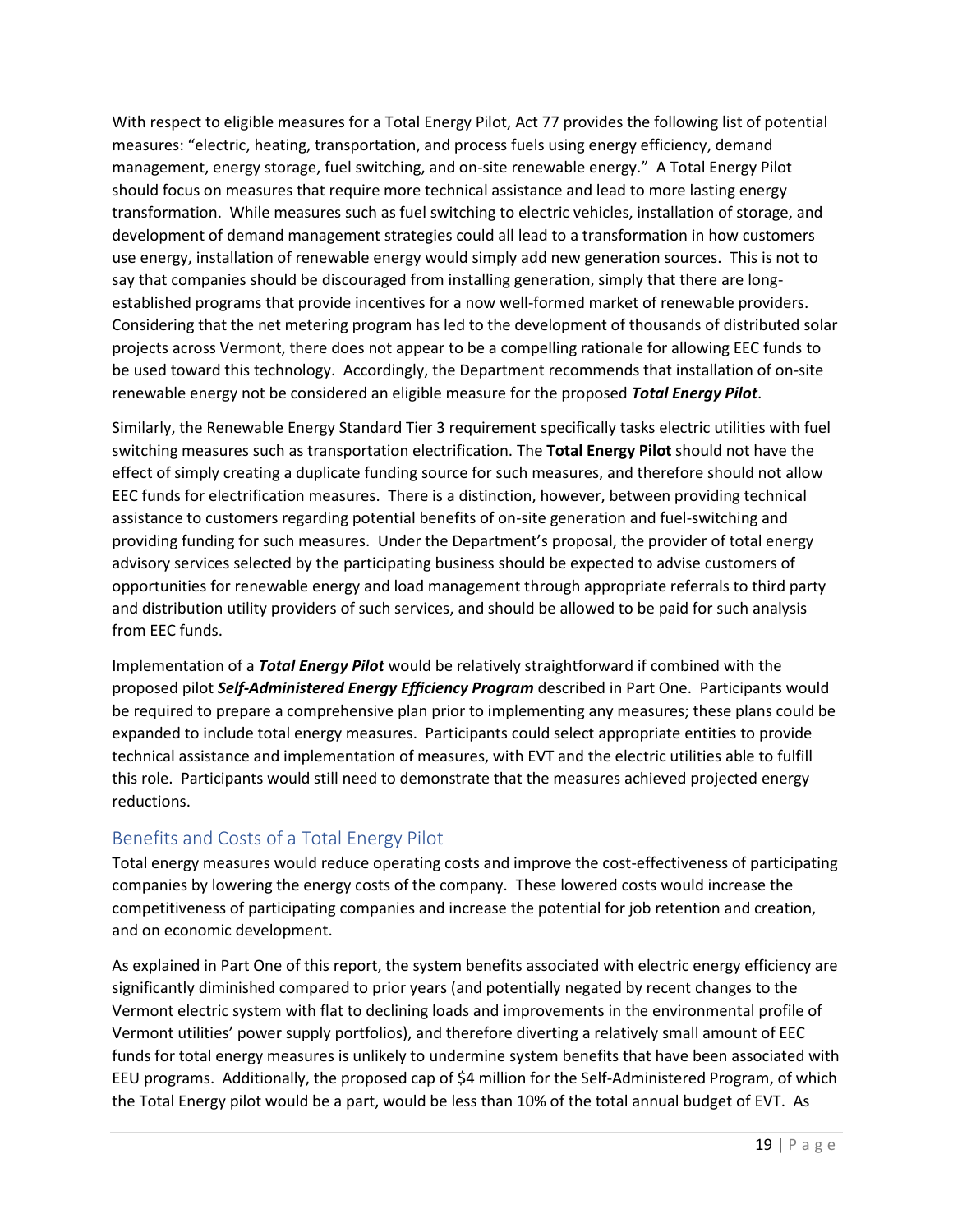recommended in Part One, the PUC should adjust the quantifiable performance indicators of EVT to ensure that EVT is not financially harmed by the program. Finally, it is important to note that the **Self-Administered** and *Total Energy Pilot* would still obtain reductions in energy usage and greenhouse gas emissions, thereby providing societal benefits to all Vermonters.

# <span id="page-20-0"></span>Implementation of a Self-Administered Energy Efficiency Pilot Program and Total Energy Pilot

The pilots proposed in this report would require statutory authority. Attached as Appendix II is draft proposed legislative language authorizing these pilots. After passage of such legislation, the Department could work with stakeholders, including the EEUs, the electric utilities, ACCD, the PUC, and interested business stakeholder groups to develop the additional steps necessary to make these pilot programs a reality. This would include, developing a process for selecting participating businesses, ensuring there is clarity regarding what constitutes measures and activities eligible for reimbursement, ensuring a rigorous evaluation process is in place, and establishing a PUC proceeding that would adjust EVT's existing Quantifiable Performance Indicators to ensure that the program does not unfairly prejudice EVT's performance of its existing responsibilities.



Provided below is a graphic designed to better illustrate the Department's proposal.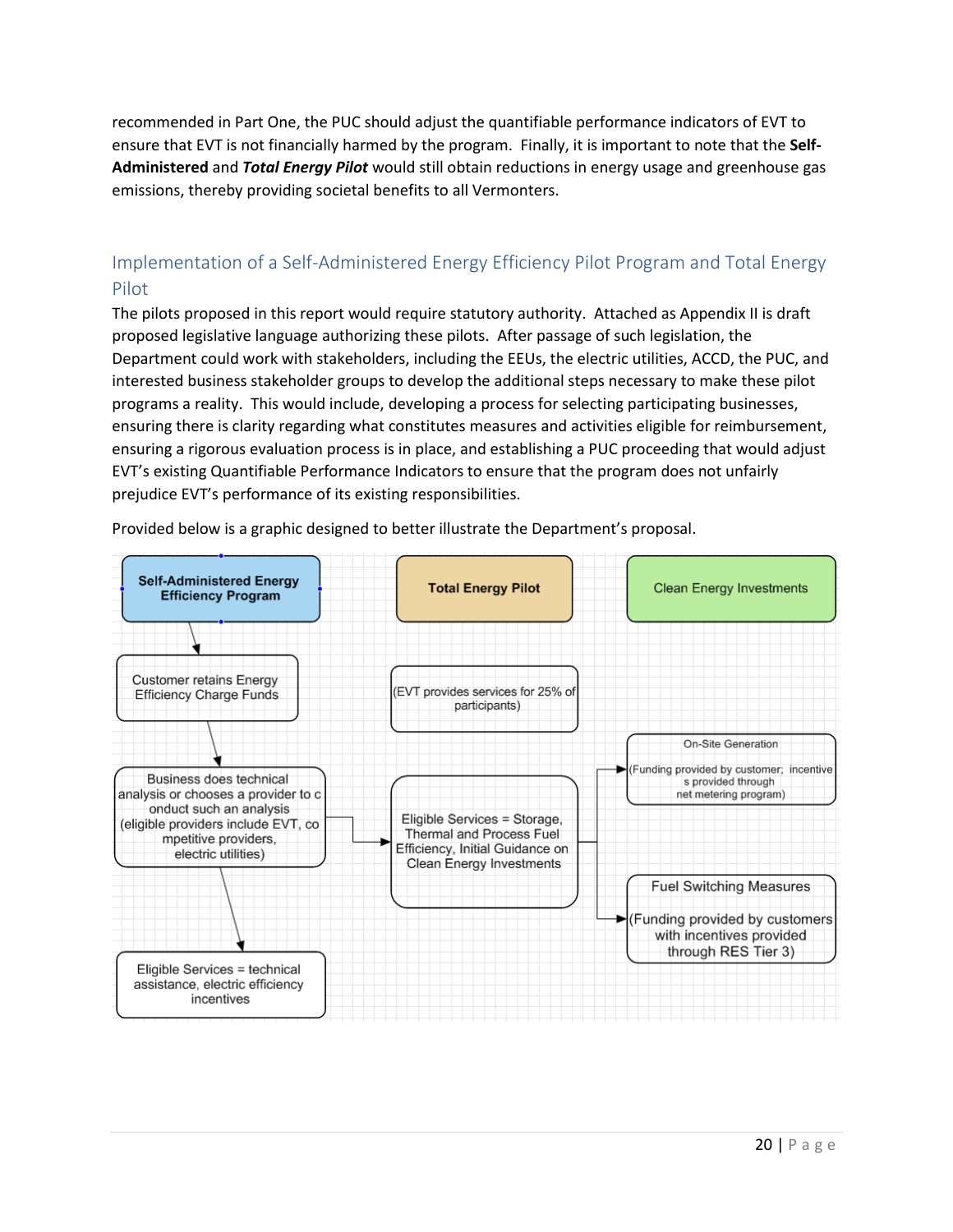# <span id="page-21-0"></span>**Conclusion**

Pursuant to the requirements of Act 77, the Department recommends the establishment of a pilot *Self-Administered Energy Efficiency Program* that allows participating companies to have greater freedom over their EEC funds while still accomplishing state goals. Expanding such a program to include a *Total Energy Pilot* component would not only provide greater flexibility for participating companies but also allow an opportunity to review the potential implementation strategies for energy transformation measures.

The proposed pilot would provide both an economic benefit to Vermont while also furthering the State's energy and environmental goals.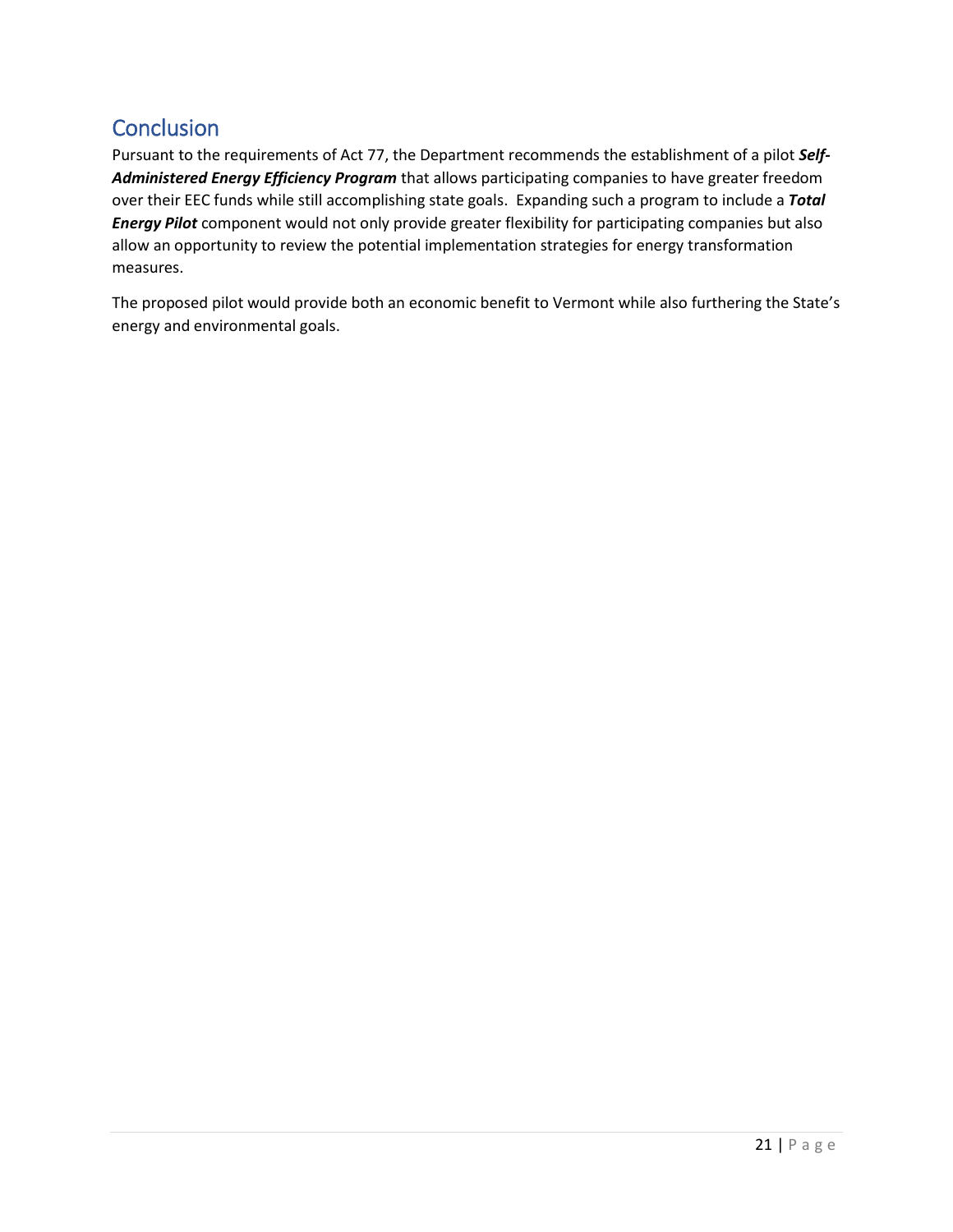# <span id="page-22-0"></span>Appendix I – Study Requirements

Section 5 of Act 77 provides in full:

### Sec. 5. REPORT; ENERGY EFFICIENCY CHARGE; COMMERCIAL AND INDUSTRIAL CUSTOMERS

(a) On or before January 15, 2018, the Commissioner of Public Service (the Commissioner) shall submit a report with recommendations as described in subsection (b) of this section.

(1) In preparing the report, the Commissioner shall consult with the Secretary of Commerce and Community Development, the energy efficiency utilities (EEU) appointed under 30 V.S.A. § 209(d)(2), the regional development corporations, the Public Service Board, and other affected persons.

(2) The Commissioner shall submit the report to the Senate Committees on Finance, on Natural Resources and Energy, and on Agriculture and the House Committees on Ways and Means, on Energy and Technology, on Commerce and Economic Development, and on Agriculture and Forestry.

(b) The report shall provide the Commissioner's recommendations on:

(1) Whether and how to increase the use by commercial and industrial customers of self-administered efficiency programs under 30 V.S.A. § 209(d) and (j), including:

(A) Potential methods and incentives to increase participation in self-administration of energy efficiency, including:

(i) Potential changes to the eligibility criteria for existing programs.

(ii) Use of performance-based structures.

(iii) Self-administration of energy efficiency by a commercial and industrial customer, with payment of an energy efficiency charge (EEC) amount only for technical assistance by an EEU, if the customer demonstrates that it possesses in-house expertise that supports such self-administration and implements energy efficiency measures that the customer demonstrates are cost-effective and save energy at a benefit-cost ratio similar to the EEU.

(B) The potential inclusion of such methods and incentives in EEU demand resource plans.

(C) Periodic reporting by the EEUs of participation rates in self-administration of energy efficiency by commercial and industrial customers located in the small towns in the State's rural areas. As used in this subdivision (C):

(i) "Rural area" means a county of the State designated as "rural" or "mostly rural" by the U.S. Census Bureau in its most recent decennial census.

(ii) "Small town" means a town in a rural area of the State with a population of less than 5,000 at the date of the most recent U.S. Census Bureau decennial census.

(2) The potential establishment of a multiyear pilot program that allows a category of commercial and industrial customers to apply the total amount of their Energy Efficiency Charge (EEC), for the period of the pilot, to investments that reduce the customer's total energy consumption.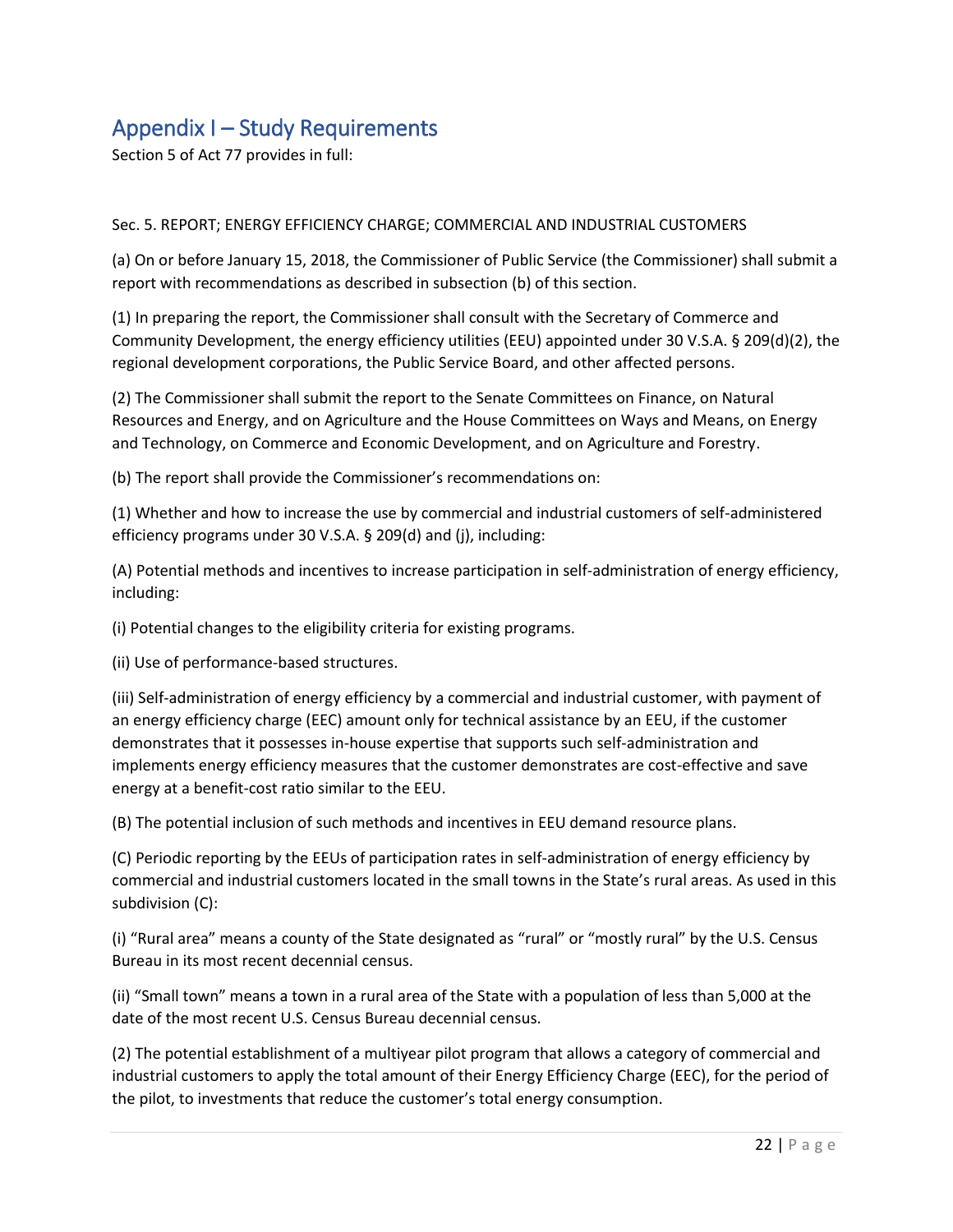(A) The goal of such a program would be to reduce significantly all energy costs for the customer, and to transform the energy profile of the customer such that significant savings would be generated and endure over the long term. Customers in the program would receive the full amount of their EEC contributions, for the period of the pilot, in the form of direct services and incentives provided by an EEU, which would consider how to lower customers' bills cost-effectively across electric, heating, transportation, and process fuels using energy efficiency, demand management, energy storage, fuel switching, and on-site renewable energy.

(B) In the report, the Commissioner shall consider:

(i) the definition of eligible commercial and industrial customers;

(ii) the potential establishment and implementation of such a program in a manner similar to an economic development rate for the EEU;

(iii) the interaction of such a program with the existing programs for self-managed energy efficiency under 30 V.S.A. § 209(d), including the Energy Savings Account, Self-Managed Energy Efficiency, and Customer Credit Programs;

(iv) the benefits and costs of such a program, including:

(I) a reduction in the operating costs of participating customers;

(II) the effect on job retention and creation and on economic development;

(III) the effect on greenhouse gas emissions;

(IV) the effect on systemwide efficiency benefits that would otherwise be obtained with the EEC funds, such as avoided supply costs, avoided transmission and distribution costs, avoided regional network service charges, and lost revenues from the regional forward-capacity market;

(V) the potential impact on commercial and industrial customers that may not be eligible to participate in such a program;

(VI) the extent to which such a program may result in cost shifts or subsidization among rate classes, and methods for avoiding or mitigating these effects;

(VII) the effect on the budgets developed through the demand resource planning process;

(VIII) the costs of administration;

(IX) any other benefits and costs of the potential program; and

(v) the consistency of such a program with least-cost planning as defined in 30 V.S.A. § 218c; with State energy goals and policy set forth in 10 V.S.A. §§ 578, 580, and 581 and 30 V.S.A. §§ 202a and 218e; and with the State energy plans adopted pursuant to 30 V.S.A. §§ 202 and 202b.

(c) The report submitted under this section shall include a proposed timeline to phase in the recommendations contained in the report. In developing this timeline, the Commissioner shall consider the impact to the established budgets of the EEUs, the regulatory requirements applicable to the EEUs, and the value of rapid implementation of the recommendations.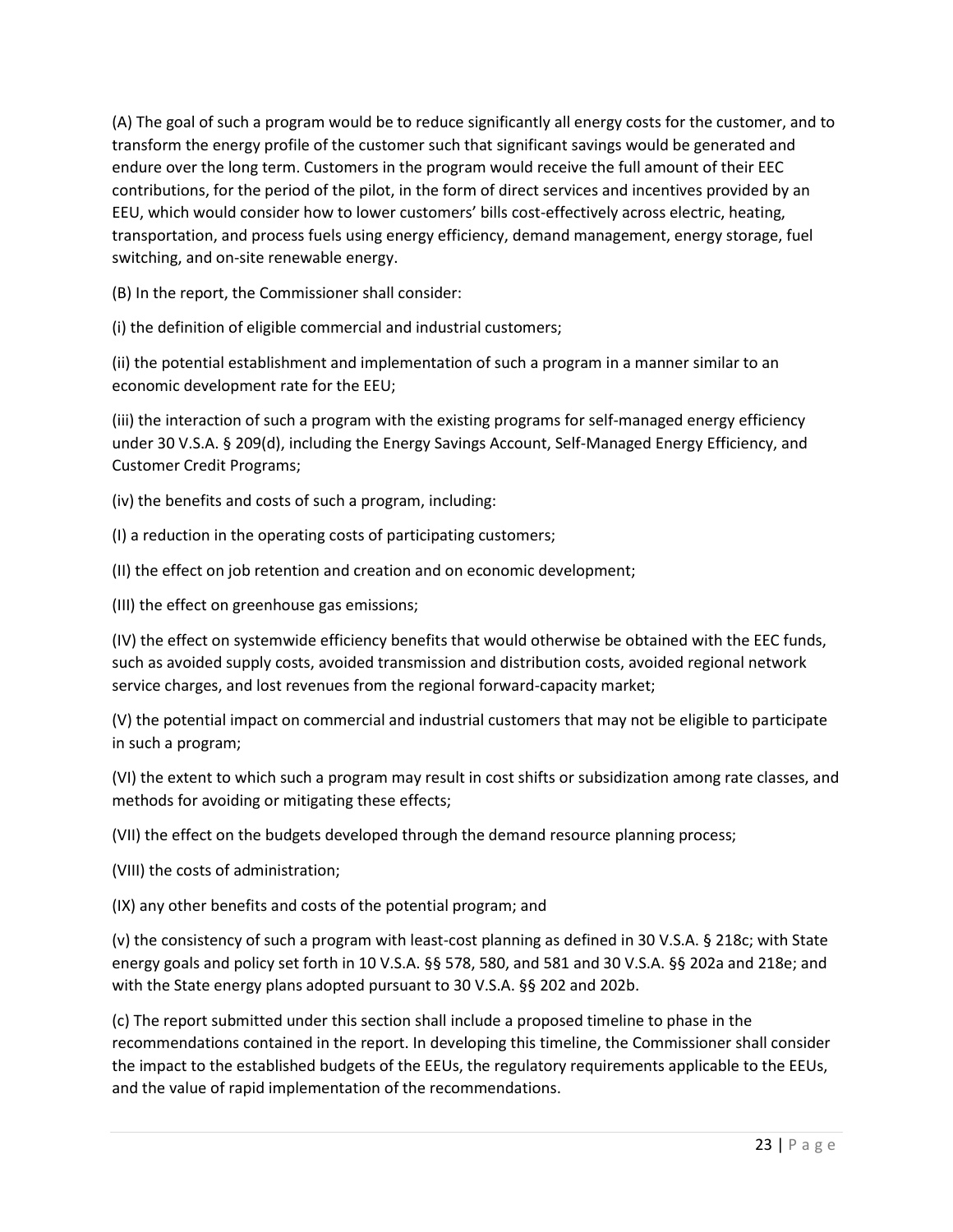# <span id="page-24-0"></span>Appendix II – Draft Statutory Language

### 30 V.S.A. § 209(k) **Self-Administered energy efficiency programs.**

- (1) The Commission shall enact, by order, a three-year pilot self-administered energy efficiency program for commercial and industrial customers.
- (2) Participants in the pilot shall be considered outside the electric Energy Efficiency Utility structure and shall not be eligible to participate in any offerings provided by the electric Energy Efficiency Utilities. However, an electric Energy Efficiency Utility may offer consulting services to a participant in the self-administered program.
	- (A) An applicant shall commit to an annual average energy efficiency investment during the three-year pilot period in an amount equal to the participant's Energy Efficiency Charge paid in the year prior to participation in the self-managed program.
	- (B) Any participant that does not expend the full amount of funds required to participate in the program must, at the end of the three-year pilot, pay the amount of unspent funds to the electric efficiency fund.
	- (C) Participants in the self-administered pilot shall pay a cost-based fee, the amount of which shall be determined by the Commission, to cover the administrative costs, including savings verification, incurred by the Commission and Department.
	- (D) The Commission shall reduce the budget and quantifiable performance indicators of the electric EEUs commensurate with participation in the self-administered pilot.
	- (E) A participant in the self-administered pilot may use its annual budget for electric and thermal efficiency and productivity measures as well as storage measures. In addition, the Commission may allow the use of self-administered funds for initial technical guidance related to energy transformation projects such as electrification of vehicles.

(4) The Agency of Commerce and Community Development shall identify not more than 20 companies willing to participate in the pilot. In identifying companies to participate in the pilot, ACCD shall give consideration to diversity in geographic location, energy consumption, and type of business.

(A) Within three months of being selected for the pilot, each participant must develop a three-year plan that sets forth the total expenditures to be invested, a summary of the proposed investments, and the expected savings resulting from such investments. This plan shall be filed with the Commission, Department, and ACCD.

(5) A participant shall provide to the Commission and Department annually an accounting of energy and productivity investments and the resulting energy savings in the form prescribed by the Commission, which may conduct reasonable audits to ensure accuracy of the data provided.

(6) A participant in the self-managed program class may request confidentiality of data it reports to the Commission if the data would qualify for exemption from disclosure under 1 V.S.A. § 317. If such confidentiality is requested, the Commission shall disclose the data only in accordance with a protective agreement approved by the Commission and signed by the recipient of the data, unless a court orders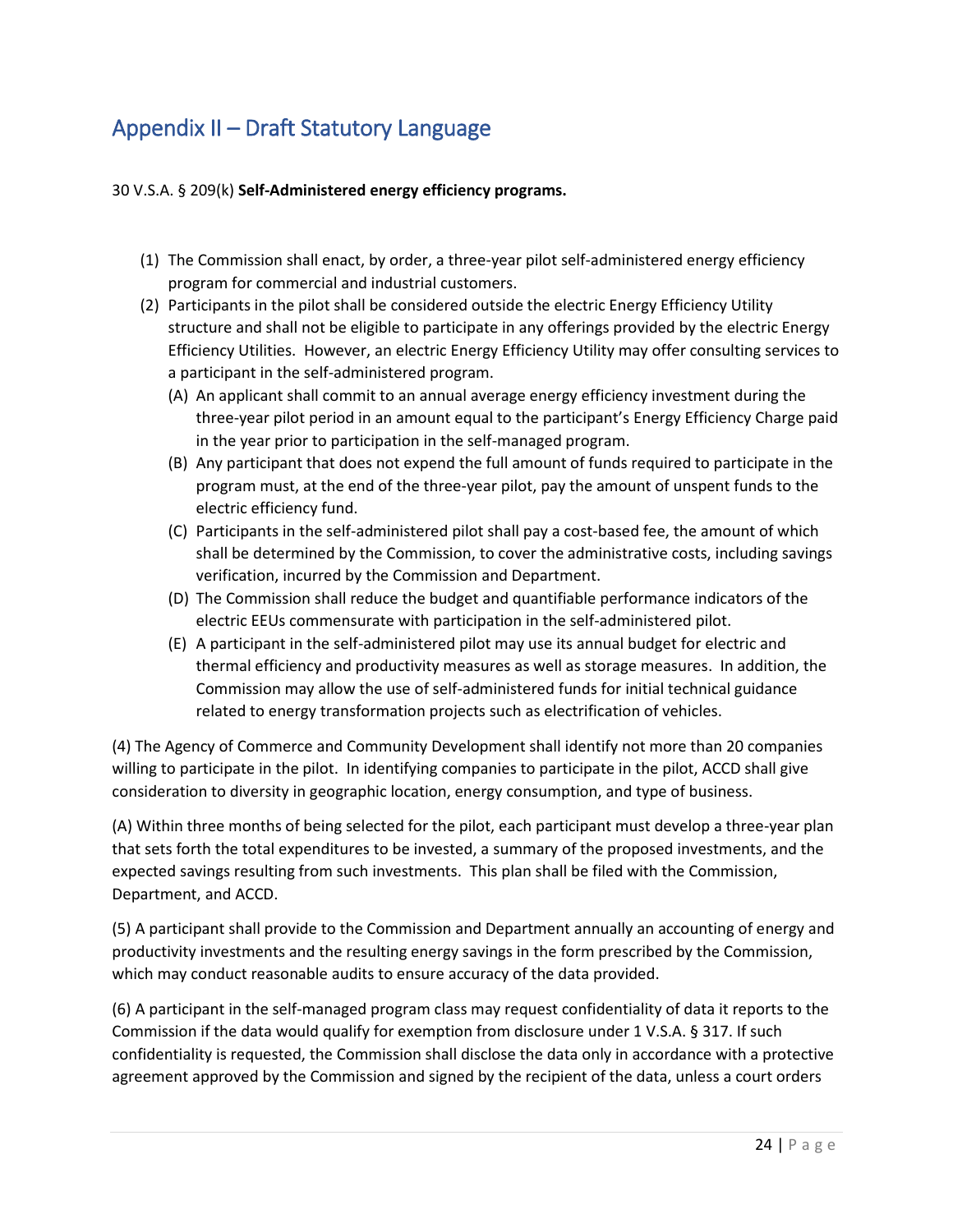otherwise. Any data not subject to a confidentiality request under this subsection will be a public record.

(7) At the end of the three-year pilot period, the Department shall provide to the General Assembly a recommendation regarding the continuation or expansion of the program. In making its recommendation, the Department shall consider, at a minimum: any economic impacts the pilot had on job creation and job retention, the impact of the pilot on other EEU customers, the impact of the pilot on participating customers, the impact of the pilot on other electric utility customers, and the impact of the pilot on meeting the state's energy goals.

(8) A participant in the self-administered pilot may receive funding from an energy program administered by a government or other entity which is not the participant but may not count such funds received as part of the investment commitment of the pilot.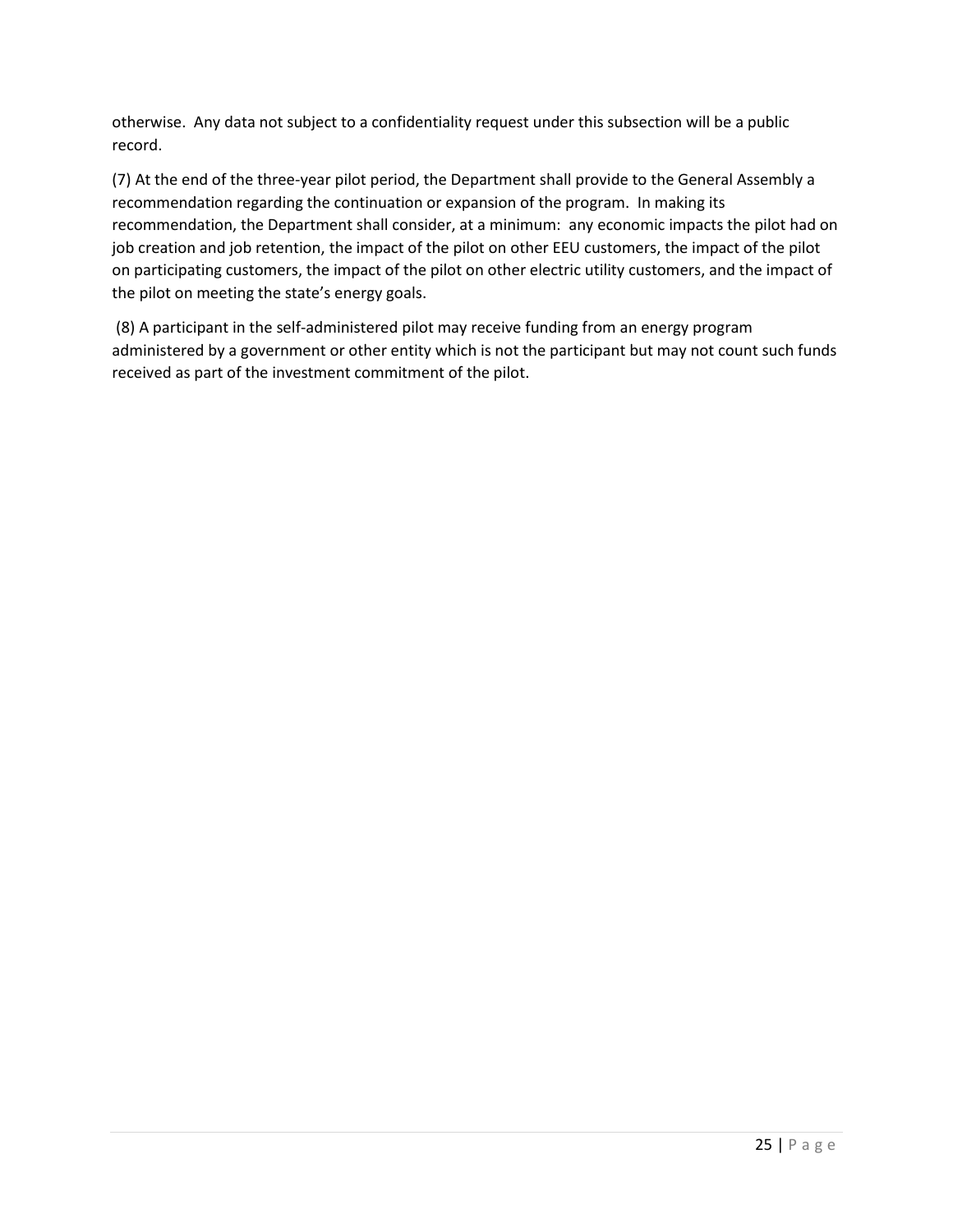# <span id="page-26-0"></span>Appendix III – Information Regarding Survey Results

The Vermont Department of Public Service (VT DPS) conducted a Commercial & Industrial Business Survey, which was released on 13 November 2017. Information about the survey was distributed to the EEUs and contacts in the business community, including AIV, Ski Vermont and Vermont Chamber of Commerce, who advertised and distributed survey information directing interested parties to the announcements section of VT DPS's home page in their newsletter (which is distributed to over 7500 members). The DPS home page featured a prominentlyplaced survey announcement, which linked to a dedicated survey page on the VT DPS website containing the message seen below:

#### **[Announcements](http://publicservice.vermont.gov/announcements)**

### **VT Department of Public Service's Commercial & Industrial Business Survey! 13 November 2017**

#### **VT Department of Public Service - Commercial & Industrial Business Survey**

The Vermont Department of Public Service (VT DPS) is looking for feedback to help gain a better understanding of the energy-related issues that are important to your business and to the larger commercial and industrial community in Vermont. As part of this effort, VT DPS invites VT business owners (or their authorized representatives) to participate in a survey on these topics. If you would like to participate, click here to link to the survey. Please complete this survey on or before Thursday, 30 November 2017 for best results. <https://www.surveymonkey.com/r/QX362H5>

Interested parties who clicked on the link were connected directly to the Survey Monkey survey page, where they were met with a similar message. It should be noted that that this was not a scientific survey - the survey group was self-selecting and all questions / responses were optional. A full list of survey questions can be found in the attached Appendix. A summary of survey results can be found below.

The survey, which was open for over 2.5 weeks, collected over 50 responses. Responses were high-quality, with most participants answering all questions (as applicable), resulting in a 100% completion rate. The average response time was 11 minutes. Many respondents came from the following business sectors: Municipal, Government, Education, Healthcare, Manufacturing, Materials, Rubber, Retail, Grocery / Food, Recreation and Resort. 1.92% of respondents represented home businesses. 78% of respondents owned their office and related business facilities, with 6% renting and 16% reporting that they owned some portion of their office and business facilities and also rented some portion of their office and business facilities. 49.02% of respondents categorized themselves as "medium" size businesses, 33.33% as "large" and 17.65% as "small". 84.62% reported their business' electric rate as "commercial", 7.69% reported their business' electric rate as "other" (primarily industrial) and another 7.69% responded "unknown". 59.62% of respondents reported no natural gas at their facility. 32.69% of respondents with natural gas reported their business' rate as "commercial", with 3.85% reporting their rate as "other" and another 3.85% responding "unknown". Propane, oil and diesel represented the majority of other fuels that businesses reported using.

While respondents came from businesses located around the state served by a variety of electric utilities, 96.15% reported their business' electric efficiency utility as EVT, with 1.92% in BED's EEU territory and another 1.92% reporting their electric efficiency utility as unknown. 98.08% of respondents reported that they had either participated in an electric or natural gas efficiency program and / or received incentives for energy efficiency products / equipment. (1.92% said that they had not.) When asked why their business had not participated in any of the programs, survey respondents did not offer any reasons. Of the businesses that reported participating, the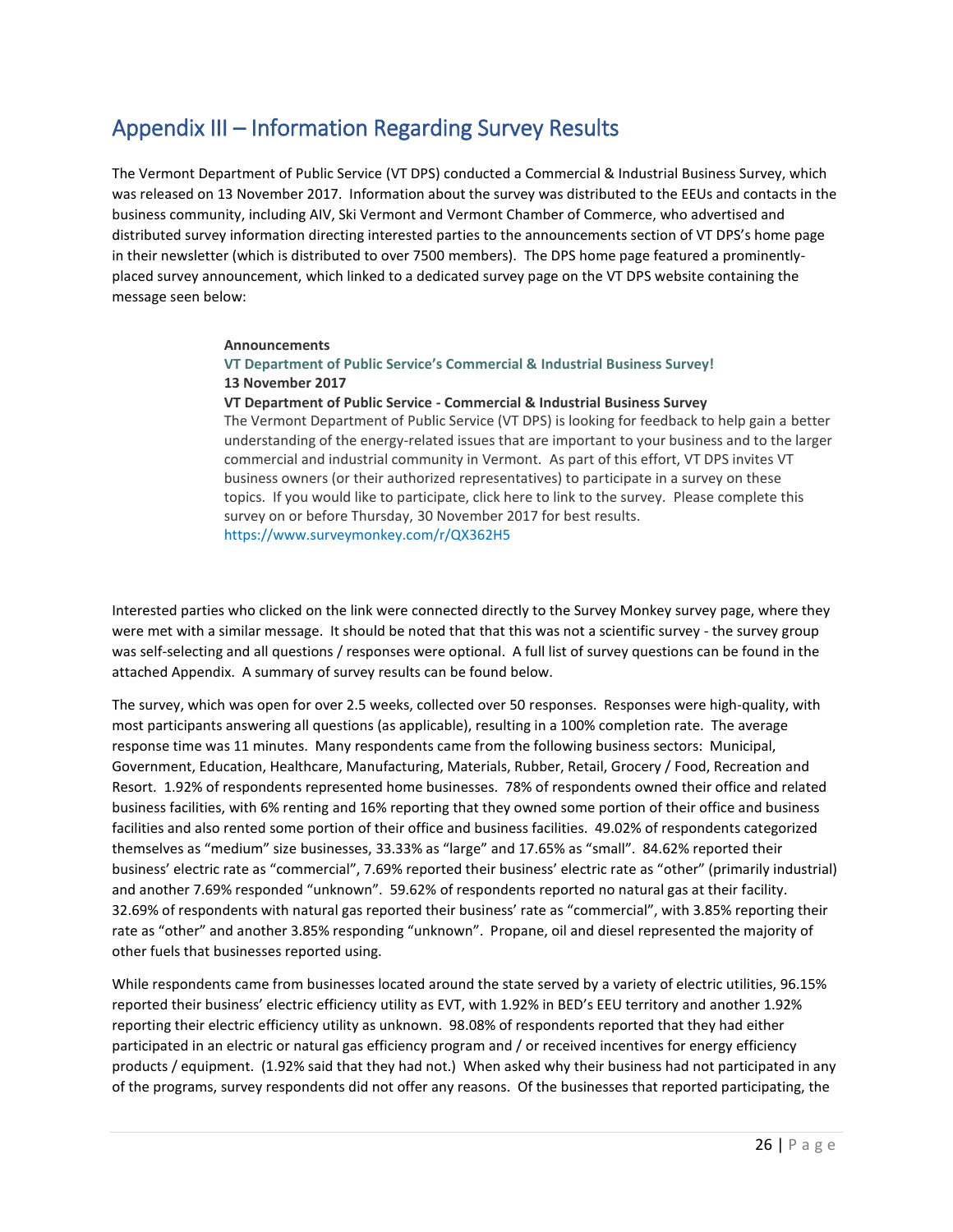respondents commonly mentioned engaging in efficiency programs, projects, measures and / or rebates for electric energy efficiency, LED lighting, snowmaking, pump, plant, compressor and / or insulation upgrades.

Of the businesses who participated in energy efficiency programs, 74.51% reported that they were satisfied, 9.8% reported that they were not satisfied and 15.69% replied "other". Many respondents who replied "other" further clarified their answer as to whether they were satisfied as "yes and no" or "mixed". (In other words, they were satisfied with some parts and not with others.) Of the 74.51% participants reporting satisfaction, there were some clear trends, with many describing the best parts of their experience with the program(s) as increased efficiency, reduced consumption, money saved and financial incentives / rebates leading to attractive ROIs and, in some cases, incentivizing their company to complete projects. Some customers made particular mention that they had experienced and appreciated positive concern from and working relations with their respective EEUs.

Among the 9.8% reporting that they were not satisfied, the respondents who offered additional feedback describing the parts of the efficiency program(s) / their experience with which they were not satisfied gave the following reasons:

- *To prescriptive- for lighting programs. Need more customized options for our type of business operations*
- *It feels like EVT is a very large beauracracy but I could be wrong*
- The cost of the electrical energy efficiency program is too much. The energy efficiency charge is more than *8% of (our) electricity costs. This is unreasonable. The EEC continues to increase even during economic downturns. (Our business) competes nationally and internationally for market share so the added costs of doing business in VT make a huge difference. The rebate program with Eff VT lacks transparency. Eff VT uses a societal model to determine rebate amounts, which changes from one project to the next. The energy efficiency program should include a provision to incentivize replacement of old equipment with new more energy efficient equipment. Currently, Eff VT doesn't allow this. The energy efficiency utility needs to be more transparent with funding received from rate payers. During previous discussion people were uncertain if the rebates returned to rate payers is 40/60 or 60/40. Rate payers should know how their money is spent.*
- *EVT tools do not work to properly screen our utility*
- *Obnoxiously excessive fees and inflexibility and bureaucracy on larger projects*
- *We could probably do more to reduce our overall footprint if we kept the money*
- *The tax imposed to support Efficiency Vermont. Far exceeds the generated savings provided by the project monies supplied by EVT and the investment money required by the company*
- *The fact that we saved money doing the project but the State allowed utilities to charge an extra fee due to the power they purchased but no longer sold.*
- *The program in and of itself.*
- *Diminishing returns on investments*
- *We have a project that requires engineering work and obtaining proposals for implementation. Beyond the resources and talents of our business. Project could not move forward.*
- *Lighting components are low quality*

When asked what would make the existing electric or natural gas efficiency program(s) incentives more beneficial to their company, the respondents offered many of the same / similar responses listed above, including a desire for more transparency re: EVT's financials. Other common themes were:

- Taking less money / returning more of the EEC funds to ratepayers / more incentive money
- Better information to the consumer
- Continue to improve offerings, rebates, incentives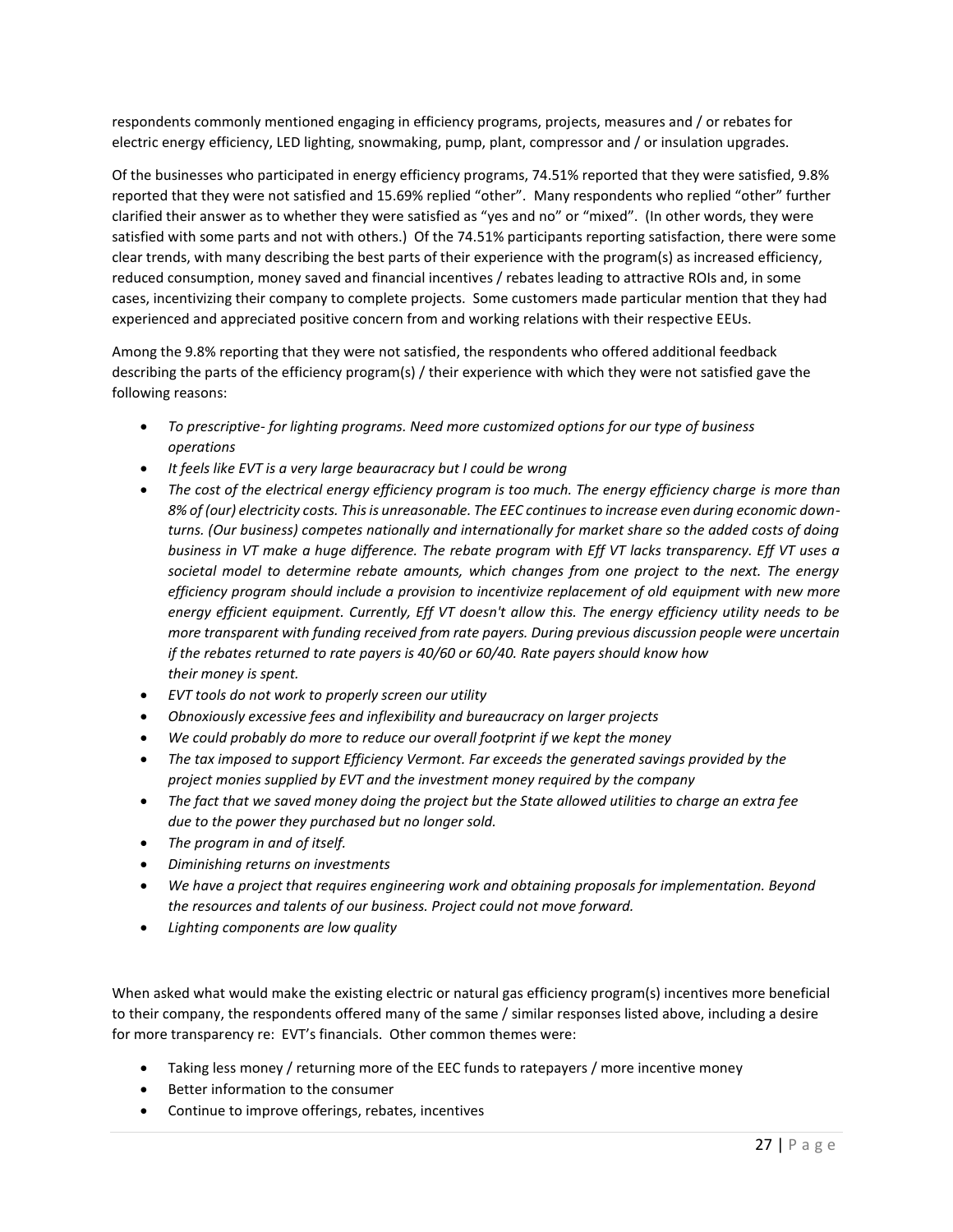- Including engineering design and cost into the offerings
- Eliminating the programs

Another recurring theme of note was the desire among some businesses to keep their efficiency money:

- *We are paying an increasing amount to EEV. We would prefer to keep the money ourselves Andy manage the timing and the initiatives we feel make the most sense for us*
- *Give us the option to keep the money if we demonstrate it will be used for energy efficiency, like MA.*

(Interestingly, although some business expressed the desire to self-manage their own efficiency, 62.75% of respondents reported that their business was unaware of the existence of self-managed energy efficiency programs in VT, with only 37.25% reporting that they were aware of these programs.)

There were also suggestions offered as to how changing efficiency programs may help Vermont's ability to become more competitive and encourage economic growth:

 *I have written to this Board regarding the need to reduce this program -- Vermont needs more competitive energy pricing to be competitive in the current market place and to encourage Economic growth in the state .This form of taxation does little to increase Business growth in Vermont*

Question 19 asked businesses to rank various factors that have the biggest impact on the ability of the respondents to successfully operate their business in Vermont. As seen in the figure below, while the majority reported "workforce" as the biggest factor, "energy" came in second, with "taxes" a close third. Rounding out the results were "high-speed internet" (4<sup>th</sup>), "transportation infrastructure" (5<sup>th</sup>) and "housing" (6<sup>th</sup>), with "other" unspecified factors ranked last  $(7<sup>th</sup>)$ .

# What has the biggest impact on your ability to successfully operate your business in the State of VT? (Please rank.)



Question 20 asked respondents to rank their biggest concern re: energy and their business. As seen in the figure below, the overwhelming concern reported was "cost of electricity" at #1. Also of significant concern were "grid reliability" (#2), "demand charges" (#3) and "**i**nterruptibility" (#4).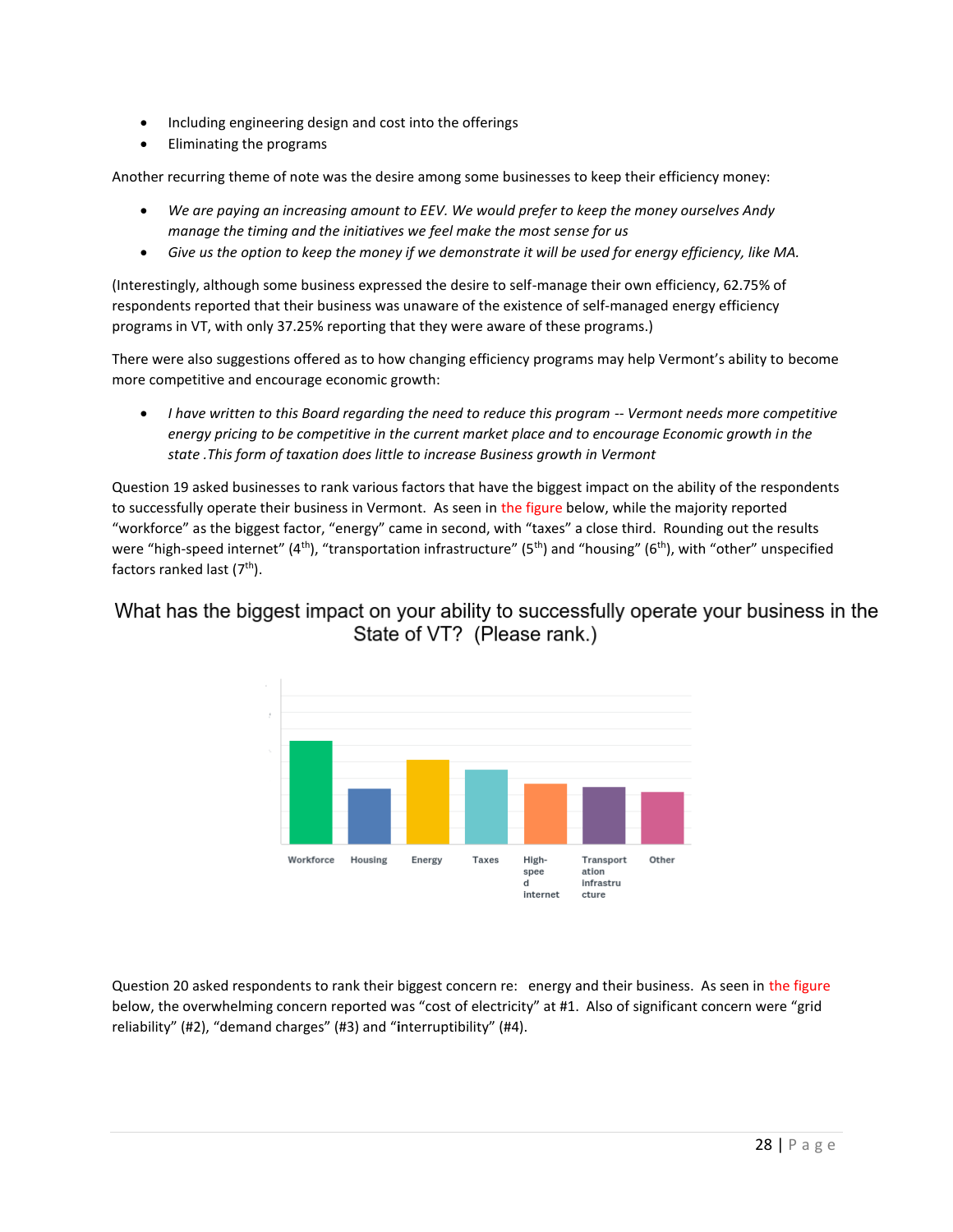



Rounding out the results were **"**energy efficiency charges" (#5), **"**cost of deliverable fuels" (#6), "cost / access to natural gas" (#7), "on / off site generation - including renewables" (#8), "access to financing for energy efficiency and / or renewable energy projects" (#9)**,** and "storage" (#10), with "other" unspecified factors ranked last (#11).

When asked if their business had any other thoughts / comments they would like to share, the respondents continued to reiterate many of the same / similar responses and opinions as they had previously. It should be noted that this question (and the related responses) did not focus exclusively on the energy efficiency programs. Common themes were:

- Some businesses are very happy with their EEU and the related programs / incentives / services
- Some would like to see these efficiency programs and the related EEUs and fees reduced and / or eliminated entirely
- Some feel the efficiency charge is too high relative to other states, making VT less competitive
- Some would rather not pay an efficiency fee and use their own money for efficiency or in any other business-related manner that they see fit
- Businesses are concerned with Vermont's economy and the ability to remain competitive (as a State and a place to do business)

Examples of comments that echoed these and other common survey themes are: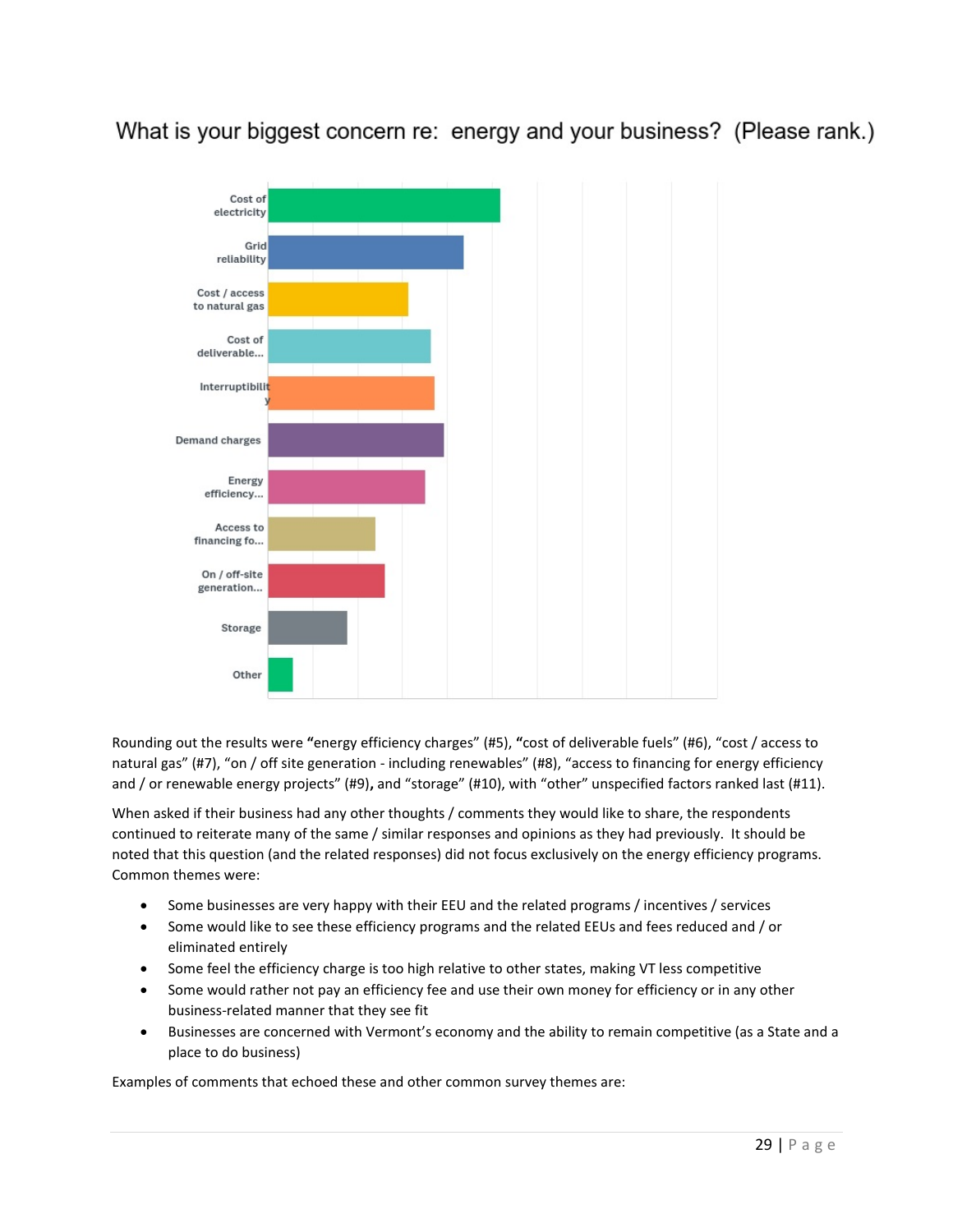- *I believe that E Vt mandate is being achieved and therefore the size and cost of this organization needs to be reduced accordingly-- Increasing the scope of their mission and pay for this change by taxing electrical rates exceeds the wishes of many Vermont businesses and residents of the State*
- *We need options to help us compete in the international marketplace and grow Vermont's economy.*
- *Glad to see the PUC doing an independent survey*
- *Base load, reliable power is key for our business.*
- **•** Grateful that you are surveying and looking into what the next "best" steps should be. Still a very *expensive State to do business in given energy, taxes, permitting*

### **Online Survey Questions**

The instructions, questions and answer options presented to interested parties who visited the Survey Monkey survey page can be found below:

### VT Department of Public Service - Commercial & Industrial Business Survey

#### About This Survey

The Vermont Department of Public Service (VT DPS) is looking for feedback to help gain a better understanding of the energy-related issues that are important to your business and to the larger commercial and industrial community in Vermont. As part of this effort, VT DPS invites VT business owners (or their authorized representatives) to participate in a survey on these topics. **Please Note: All questions / responses are optional. Please complete this survey on or before 30 November 2017 for best results.**

#### *1. Please enter your name and business contact information*

*2. In what town is your business located (if different from mailing address)?*

#### *3. Is this a home business?*

- o Yes
- o No

#### *4. Does your business own or rent its office and related business facilities?*

- o Own
- o Rent
- o Both (a mix)
- o Unsure

#### *5. What size is your business?*

- o Small
- o Medium
- o Large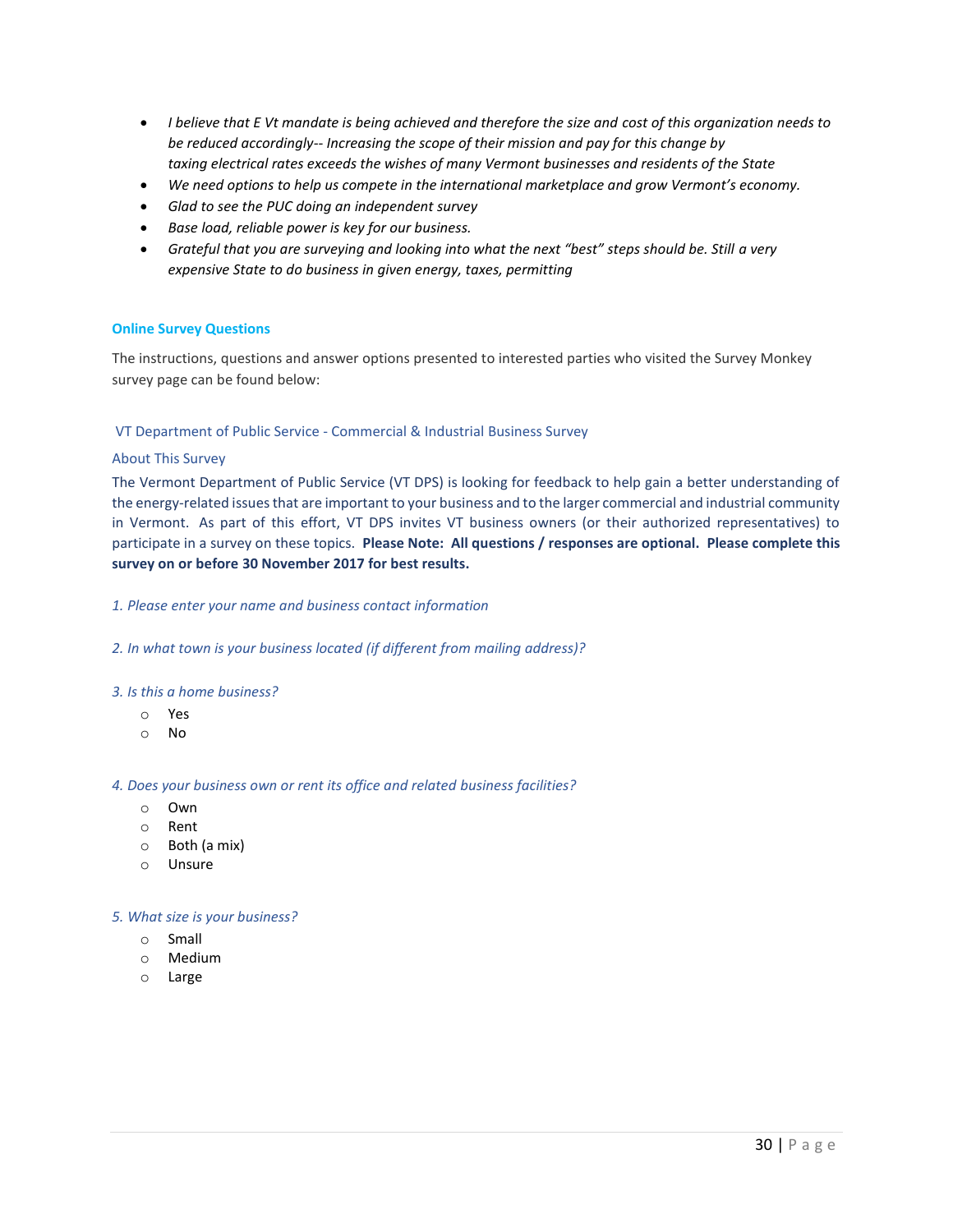### *6. How many employees does your business have?*

### *7. What is your business' sector (i.e. what business are you in)?*

### *8. What is your business' electric rate?*

- o Commercial
- o Residential
- o I don't know
- o Other (please specify)

### *9. What is your business' natural gas rate?*

- o Commercial
- o Residential
- o I don't know
- o None There is no natural gas
- o Other (please specify)

### *10. What other fuels does your business use?*

### *11. Who is your business' electric utility?*

### *12. Who is your business' electric efficiency utility?*

- o Burlington Electric (BED)
- o Efficiency Vermont (EVT)
- o I don't know

### *13. Has your business participated in any electric or natural gas energy efficiency program(s) and / or received incentives for energy efficient products / equipment?*

- o Yes
- o No
- o I don't know

*14. If you answered "Yes" to Question #13 (above), please tell us what program(s) your business participated in. If you answered "No" to Question #13, please tell us why your business has not participated in any program(s).*

*15. If your business participated in any electric or natural gas energy efficiency program(s), were you satisfied?*

- o Yes
- o No
- o Other (Please specify)

*16. If You answered "Yes" to Question #15 (above): What would you describe as the best parts of the program(s) / your experience?*

*17. If You answered "No" to Question #15 (above): What, if any, parts of the program(s) / your experience were you not satisfied with?*